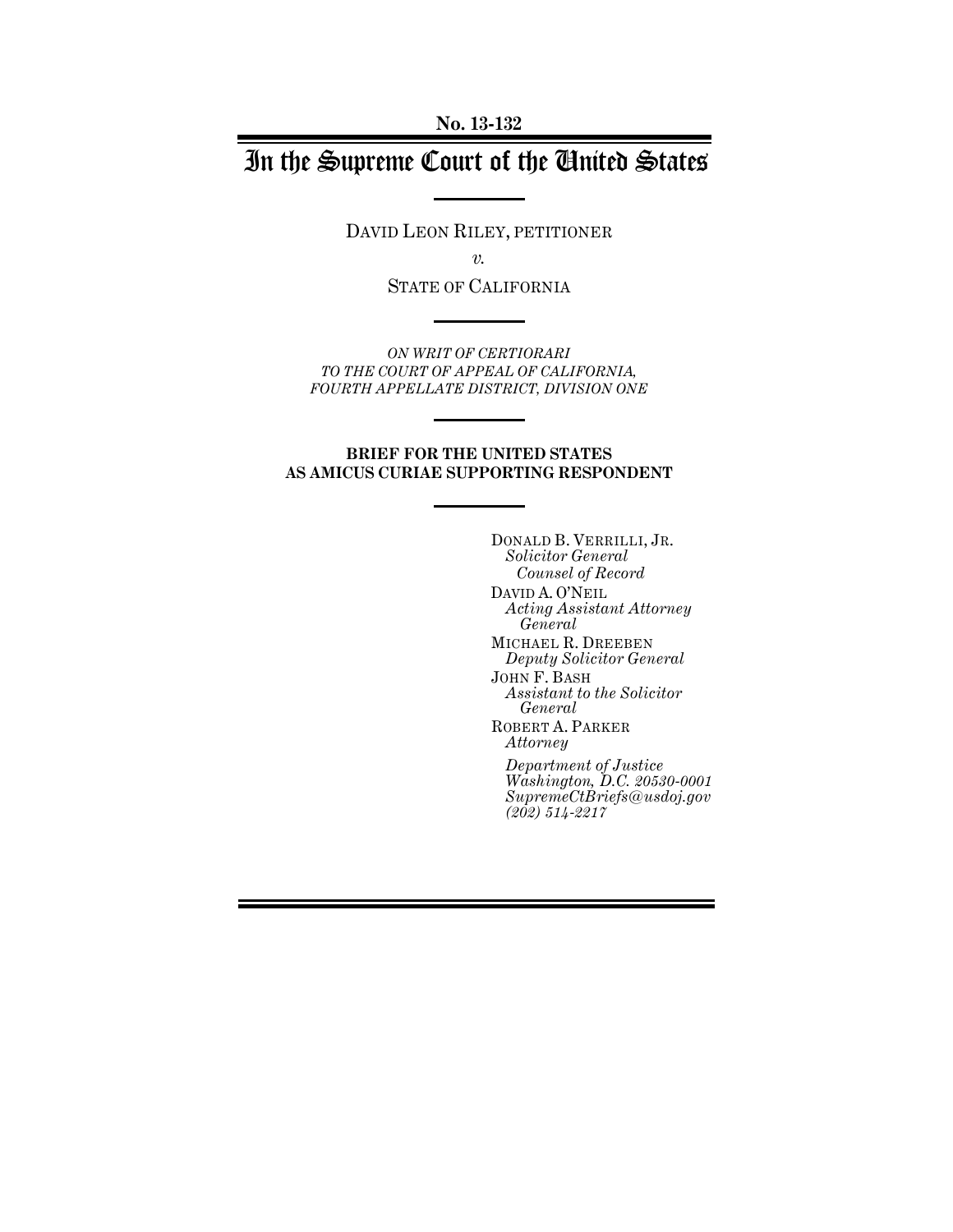## **QUESTION PRESENTED**

Whether evidence admitted at petitioner's trial was obtained in a search of petitioner's cell phone that violated petitioner's Fourth Amendment rights.

(I)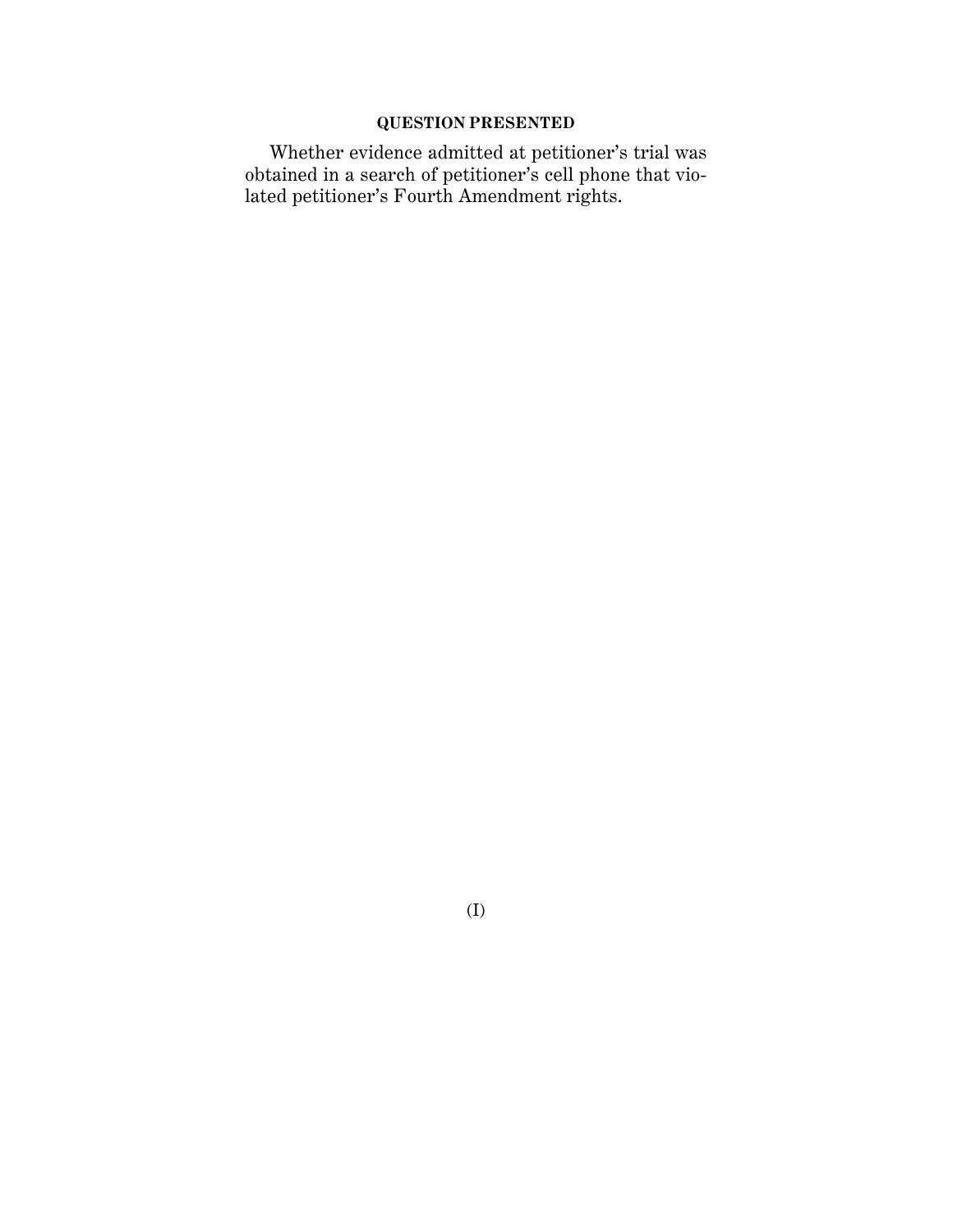#### **TABLE OF CONTENTS**

Page

| Argument:                                                  |
|------------------------------------------------------------|
| The Fourth Amendment permitted officers to<br>Ι.           |
| search petitioner's cell phone incident to his             |
|                                                            |
| A. <i>Chimel</i> does not support precluding the           |
| police from searching a cell phone incident                |
|                                                            |
| Privacy concerns do not justify a cell-phone<br>В.         |
| exception to officers' search-incident-to-                 |
|                                                            |
| A total prohibition on cell-phone searches<br>C.           |
|                                                            |
| The search of petitioner's cell phone was<br>D.            |
| 30                                                         |
| The station house search of petitioner's cell phone<br>II. |
| occurred within a reasonable time after his arrest31       |
|                                                            |
|                                                            |

#### **TABLE OF AUTHORITIES**

#### Cases:

| A Quantity of Copies of Books v. Kansas, 378 U.S.            |  |
|--------------------------------------------------------------|--|
|                                                              |  |
|                                                              |  |
| Arizona v. Gant, 556 U.S. 332 (2009) 10, 28                  |  |
|                                                              |  |
| City of Ontario, Cal. v. Quon, 130 S. Ct. 2619 (2010) 21, 34 |  |
|                                                              |  |

## (III)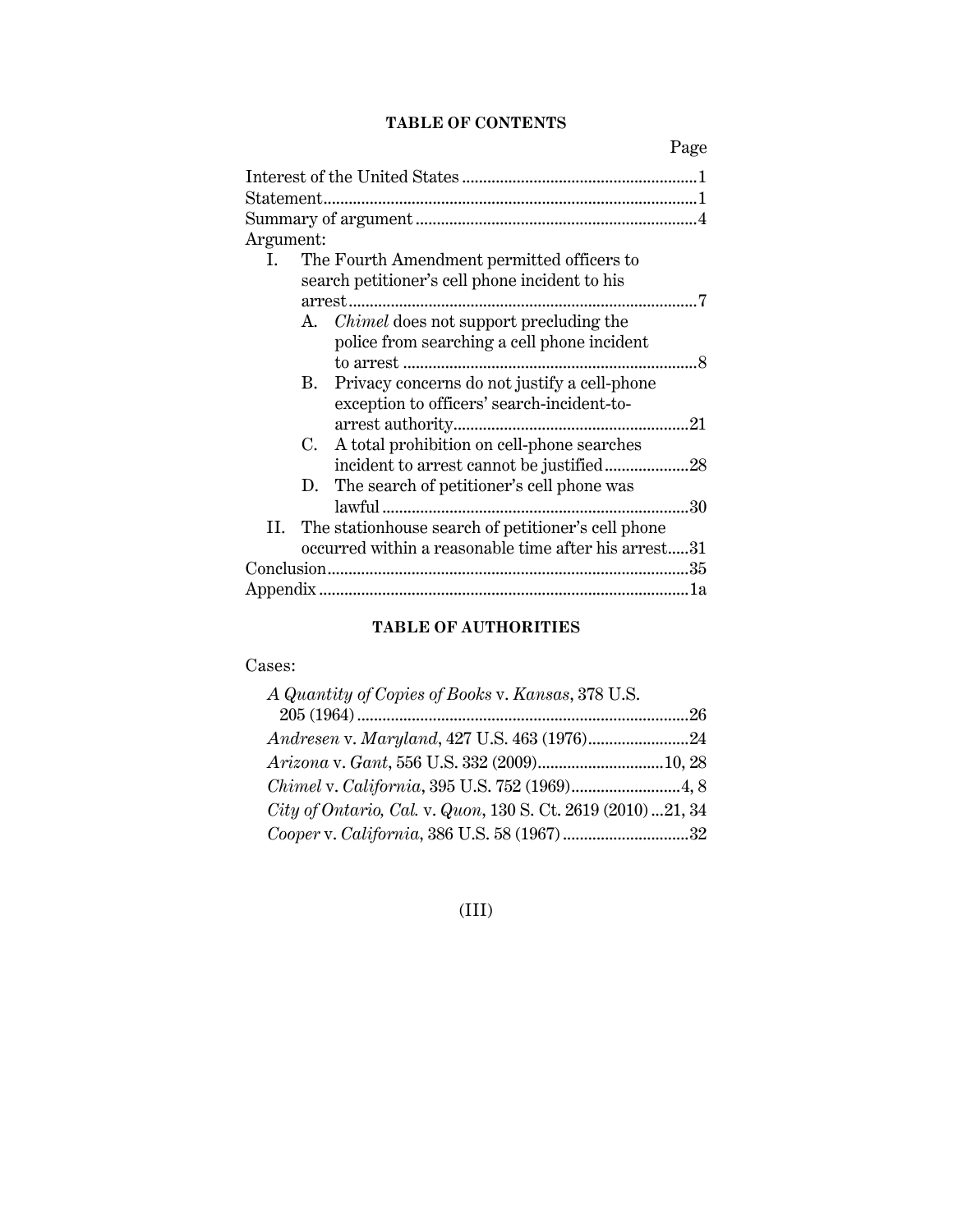| Cases—Continued:                                                                                   | Page |
|----------------------------------------------------------------------------------------------------|------|
| Dillon v. O'Brien & Davis, 16 Cox C.C. 245 (Exch.                                                  |      |
| Dyke v. Taylor Implement Mfg. Co., 391 U.S. 216                                                    |      |
| Fernandez v. California, 134 S. Ct. 1126 (2014)20                                                  |      |
| Florence v. Board of Chosen Freeholders, 132 S.Ct.                                                 |      |
| Gouled v. United States, 255 U.S. 298 (1921), over-<br>ruled on other grounds by Warden v. Hayden, |      |
|                                                                                                    |      |
|                                                                                                    |      |
|                                                                                                    |      |
|                                                                                                    |      |
| Marcus v. Search Warrant, 367 U.S. 717 (1961)26, 27                                                |      |
|                                                                                                    |      |
|                                                                                                    |      |
| NAACP v. Alabama ex rel. Patterson, 357 U.S. 449                                                   |      |
| People v. Diaz, 244 P.3d 501, cert. denied, 132 S. Ct.                                             |      |
| Preston v. United States, 376 U.S. 364 (1964)33                                                    |      |
| Roaden v. Kentucky, 413 U.S. 496 (1973) 26, 27                                                     |      |
|                                                                                                    |      |
| Steagald v. United States, 451 U.S. 204 (1981) 23                                                  |      |
|                                                                                                    |      |
| Thornton v. United States, 541 U.S. 615 (2004)10, 28, 29                                           |      |
| United States v. Bennett, 409 F.2d 888 (2d Cir.),                                                  |      |
| United States v. Chadwick, 433 U.S. 1 (1977), abro-                                                |      |
| gated by California v. Acevedo,                                                                    |      |
|                                                                                                    |      |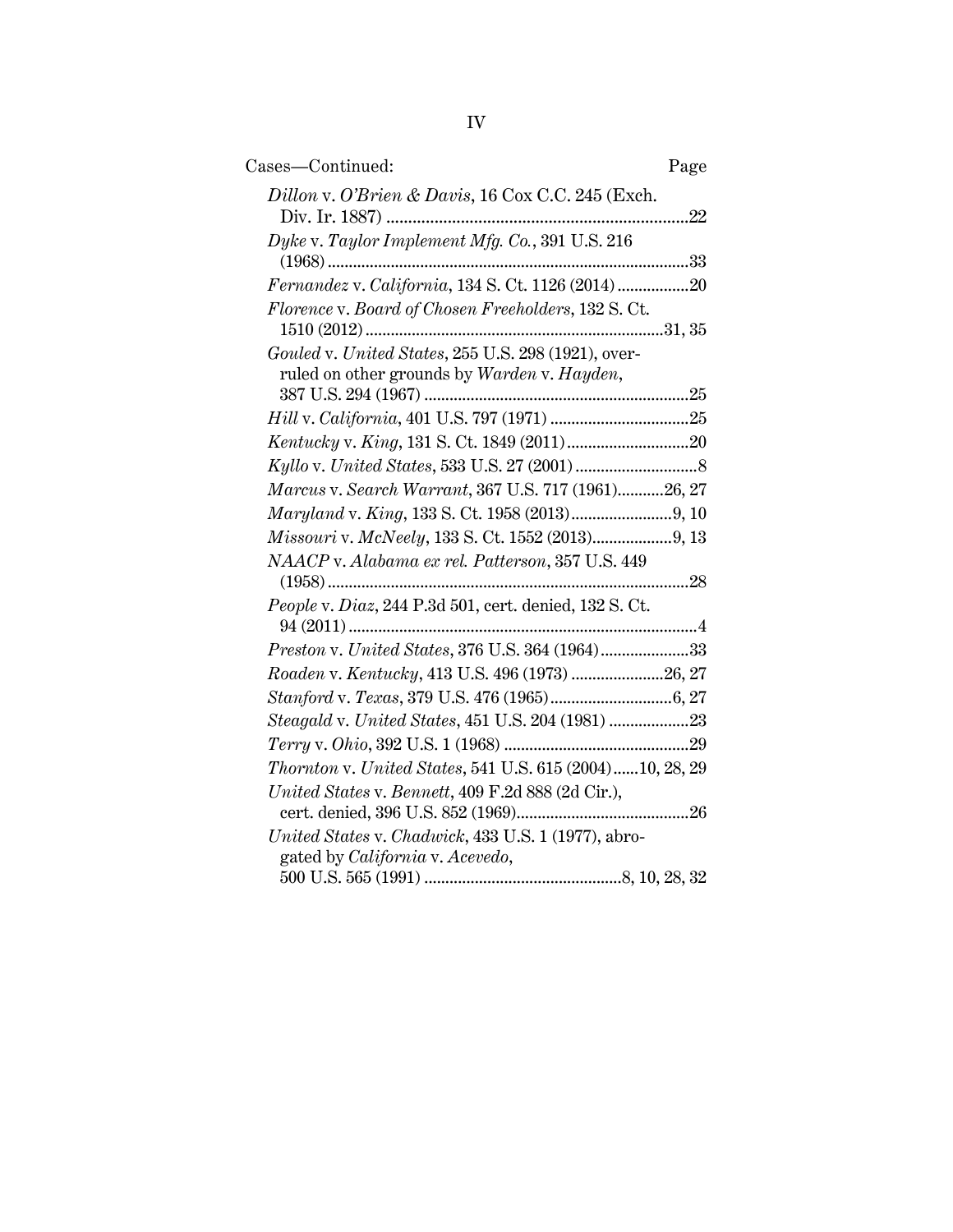| Cases—Continued:                                       | Page |
|--------------------------------------------------------|------|
| United States v. Edwards, 415 U.S. 800 (1974) passim   |      |
| United States v. Flores-Lopez, 670 F.3d 803 (7th Cir.  |      |
| United States v. Kirschenblatt, 16 F.2d 202 (2d Cir.   |      |
| United States v. Lefkowitz, 285 U.S. 452 (1932)26      |      |
| United States v. Robinson, 414 U.S. 218 (1973) passim  |      |
| United States v. \$639,558 in U.S. Currency, 955 F.2d  |      |
| United States v. Smith, 565 F.2d 292 (4th Cir. 1977)22 |      |
| United States v. Steiger, 318 F.3d 1039 (11th Cir.),   |      |
| United States v. Williams, 592 F.3d 511 (4th Cir.),    |      |
|                                                        |      |
|                                                        |      |
|                                                        |      |
|                                                        |      |

Constitution and statutes:

| U.S. Const.:                                  |  |
|-----------------------------------------------|--|
|                                               |  |
|                                               |  |
| Omnibus Crime Control and Safe Streets Act of |  |
| Stored Communications Act, 18 U.S.C. 2701 34  |  |
|                                               |  |
| Cal. Penal Code (West 2008):                  |  |
|                                               |  |
|                                               |  |
|                                               |  |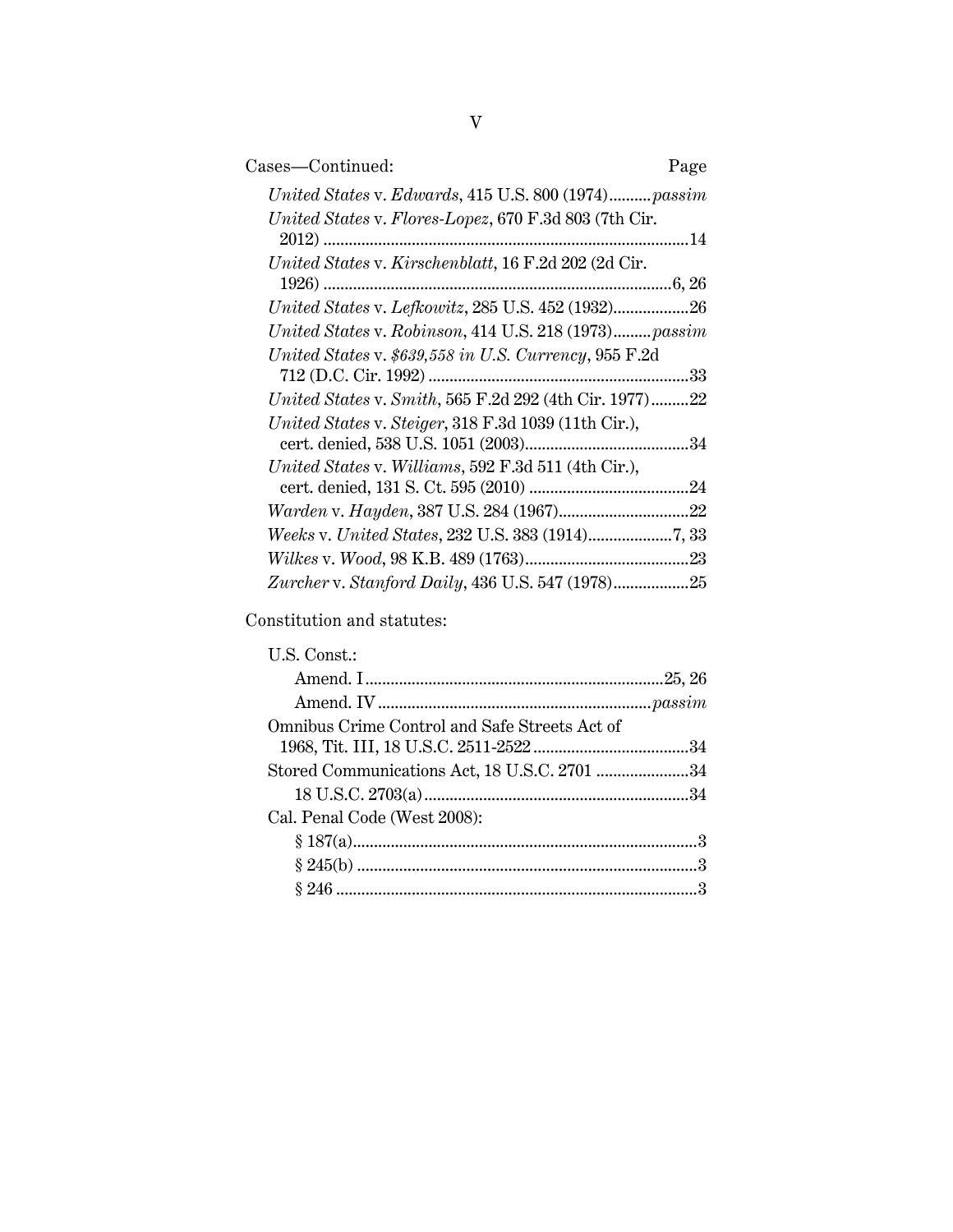# Statutes—Continued: Page

## Miscellaneous:

| Apple, Inc.:                                            |
|---------------------------------------------------------|
| <i>iOS Security</i> (Oct. 2012), https://www.apple.     |
| com/ipad/business/docs/iOS Security                     |
|                                                         |
| <i>iPhone User Guide for iOS 7.1</i> (Mar. 2014),       |
| http://manuals.info.apple.com/MANUALS/                  |
| 1000/MA1565/en US/iphone user guide.pdf11               |
| Rick Ayers et al., National Institute of Standards      |
| and Technology, U.S. Department of Commerce,            |
| Guidelines on Mobile Device Forensics (Draft)           |
| (Sept. 2013), www.nist.gov/forensics/research/          |
| upload/draft-guidelines-on-mobile-device-               |
|                                                         |
| David W. Bennett, The Challenges Facing Computer        |
| Forensics Investigators in Obtaining Information        |
| from Mobile Devices for Use in Criminal Investi-        |
| gations, Forensic Focus (Aug. 20, 2011),                |
| http://articles.forensicfocus.com/2011/08/22/           |
| the-challenges-facing-computer-forensics-               |
| investigators-in-obtaining-information-from-            |
| mobile-devices-for-use-in-criminal-investigations15, 18 |
| Bureau of Justice Statistics:                           |
| Federal Law Enforcement Officers, www.bjs.gov/          |
| index.cfm?ty=pbdetail&iid=4372 (last visited            |
|                                                         |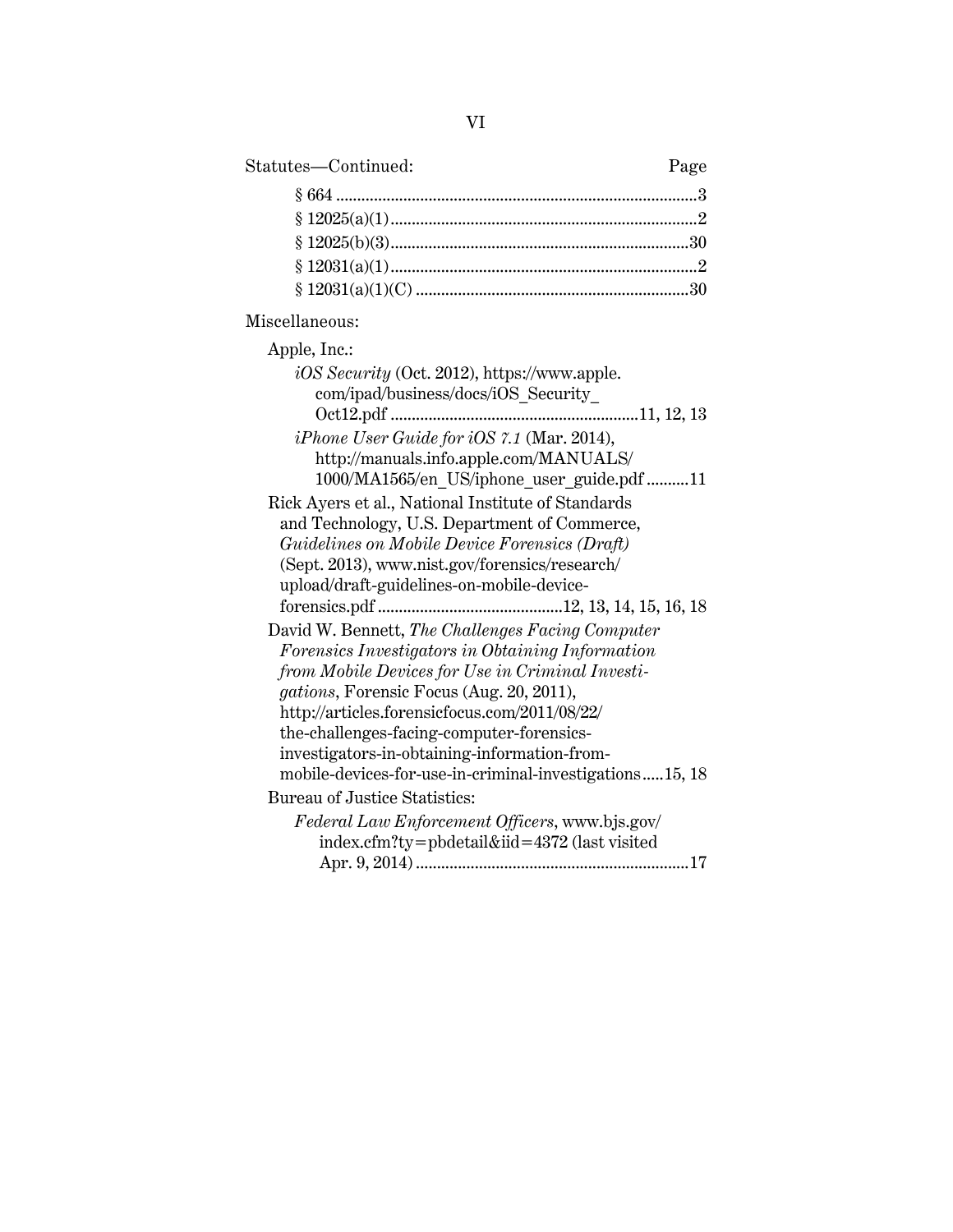| Miscellaneous-Continued:                                                                                                                                                                                                                                                                | Page |
|-----------------------------------------------------------------------------------------------------------------------------------------------------------------------------------------------------------------------------------------------------------------------------------------|------|
| $Local \, Police, \,www.bjs.gov/index.cfm?ty=$<br>tp&tid=71 (last visited Apr. 9, 2014)17<br>Eoghan Casey & Benjamin Turnbull, Digital<br>Evidence on Mobile Devices, reprinted in Digital<br>Evidence and Computer Crime (3d ed. 2011),<br>http://booksite.elsevier.com/9780123742681/ |      |
| Digital Shield, Inc., Cellebrite UFED Certified<br>Training, www.digitalshield.net/                                                                                                                                                                                                     |      |
| Donald A. Dripps, "Dearest Property": Digital Evi-<br>dence and the History of Private "Papers" as<br>Special Objects of Search and Seizure,                                                                                                                                            |      |
| Ronen Engler & Christa M. Miller, 6 Persistent<br>Challenges with Smartphone Forensics, Digital<br>Forensic Investigator News (Feb. 8, 2013),<br>www.dfinews.com/articles/2013/02/6-persistent-                                                                                         |      |
| FBI, Mobile Forensics Field Guide: What Every<br>Peace Officer Must Know, V.2.0 (2010) 13, 15, 19                                                                                                                                                                                       |      |
| Simson Garfinkel, The iPhone Has Passed a Key Se-<br>curity Threshold, MIT Technology Review (Aug.<br>13, 2012), www.technologyreview.com/news/<br>428477/the-iphone-has-passed-a-key-                                                                                                  |      |
| Greg Gogolin, Digital Forensics Explained<br>15, 17, 18, 19<br>$(2013)$                                                                                                                                                                                                                 |      |
| http://docs.blackberry.com/en/admin/deliverables/<br>16648/Encrypting user data on a locked BB<br>device 834471 11.jsp (last visited Apr. 9, 2014)12                                                                                                                                    |      |
| http://source.android.com/devices/tech/security                                                                                                                                                                                                                                         |      |

# VII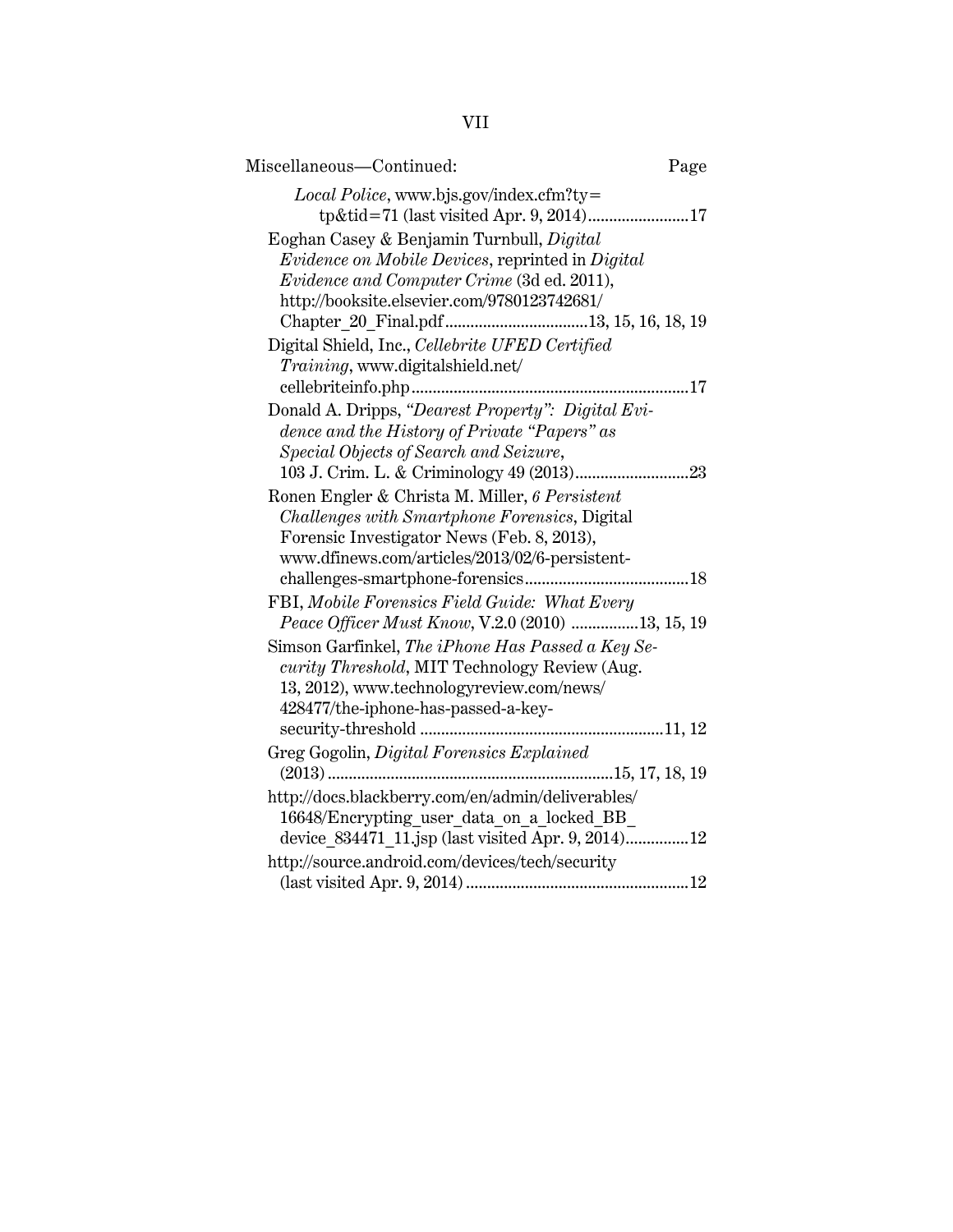| Miscellaneous-Continued:                                                                                                                                                                                                                                                                   | Page |
|--------------------------------------------------------------------------------------------------------------------------------------------------------------------------------------------------------------------------------------------------------------------------------------------|------|
| Eric Katz, A Field Test of Mobile Phone Shielding<br>Devices (Dec. 10, 2010) (published M.S. thesis,<br>Purdue University), http://docs.lib.purdue.edu/cgi/<br>viewcontent.cgi?article=1033&context=                                                                                       |      |
|                                                                                                                                                                                                                                                                                            |      |
| Orin S. Kerr, The Fourth Amendment in Cyber-<br>space: Can Encryption Create a "Reasonable"<br><i>Expectation of Privacy"?</i> , 33 Conn. L. Rev. 503                                                                                                                                      |      |
|                                                                                                                                                                                                                                                                                            |      |
| Richard P. Mislan et al., The Growing Need for On-<br>Scene Triage of Mobile Devices, 6 Digital Investi-                                                                                                                                                                                   |      |
| Press Release, U.S. Attorney's Office, S.D. Ga., Mar-                                                                                                                                                                                                                                      |      |
| tinez Man Sentenced to More Than 24 Years for<br>Attempted Online Enticement of a Minor and De-<br>struction of Evidence (Jan. 22, 2014),<br>www.fbi.gov/atlanta/press-releases/2014/ martinez-<br>man-sentenced-to-more-than-24-years-for-<br>attempted-online-enticement-of-a-minor-and- |      |
| Product Information: Cellebrite UFED Touch Ul-                                                                                                                                                                                                                                             |      |
| $timate$ , SC Mag. (May 1, 2013),<br>www.scmagazine.com/cellebrite-ufed-touch-                                                                                                                                                                                                             |      |
| Samsung Instinct User Guide (2008), http://support.<br>sprint.com/global/pdf/user guides/samsung/                                                                                                                                                                                          |      |
|                                                                                                                                                                                                                                                                                            |      |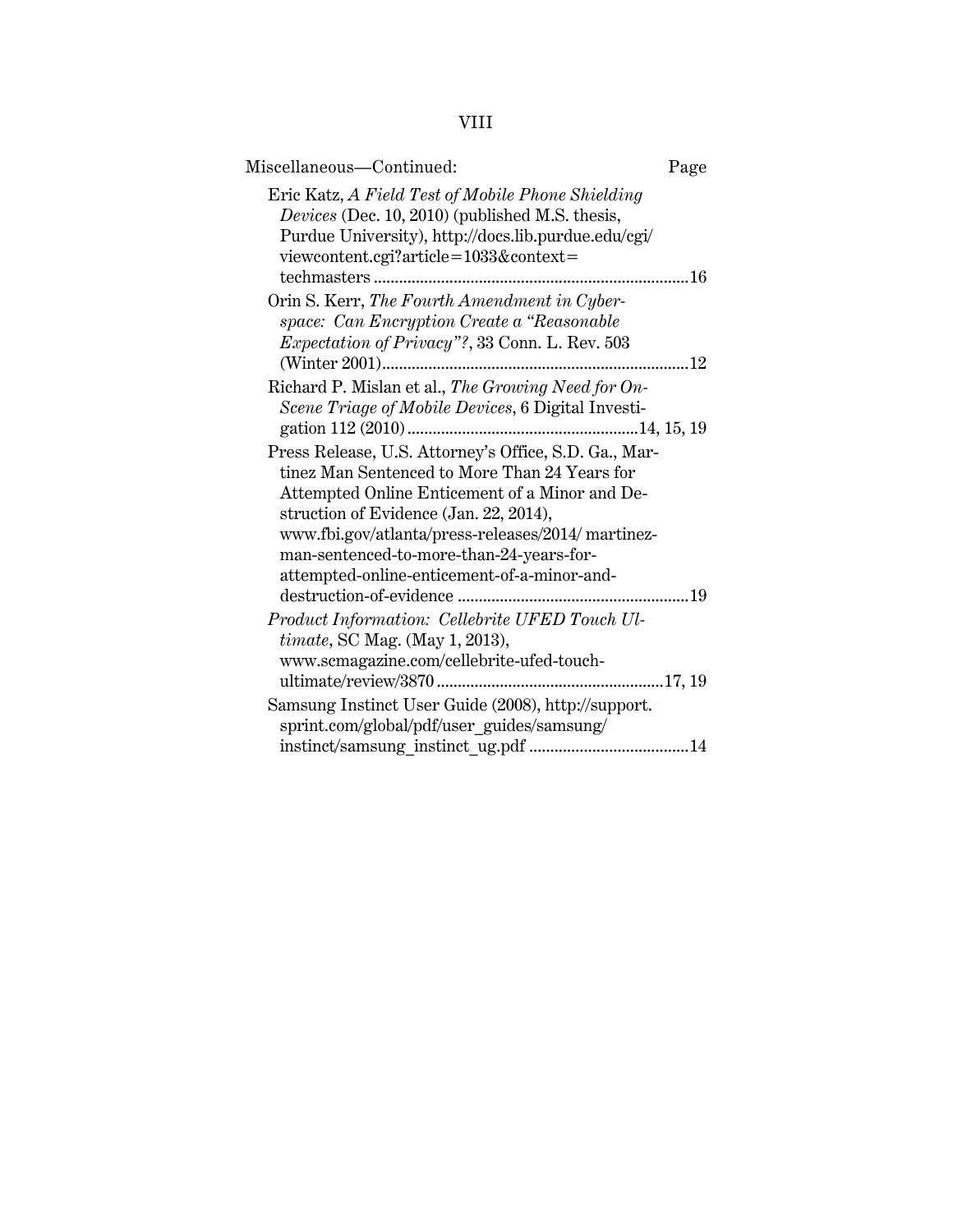# In the Supreme Court of the United States

No. 13-132 DAVID LEON RILEY, PETITIONER

*v.* 

STATE OF CALIFORNIA

*ON WRIT OF CERTIORARI TO THE COURT OF APPEAL OF CALIFORNIA, FOURTH APPELLATE DISTRICT, DIVISION ONE* 

#### **BRIEF FOR THE UNITED STATES AS AMICUS CURIAE SUPPORTING RESPONDENT**

### **INTEREST OF THE UNITED STATES**

This case involves the Fourth Amendment implications of a police search of the contents of a cell phone found on a person after his lawful custodial arrest. Federal prosecutors rely on such evidence in federal criminal cases, and federal law-enforcement officers conduct similar cell-phone searches. This Court has granted certiorari in *United States* v. *Wurie*, No. 13- 212, to consider related issues.

#### **STATEMENT**

1. A San Diego police officer stopped a vehicle driven by petitioner after noticing that it had expired tags. Pet. App. 3a, 5a. During the stop, the officer learned that petitioner had a suspended license. *Id.* at 5a. Consistent with departmental policy, the officer decided to impound the vehicle. *Ibid.* An inventory

(1)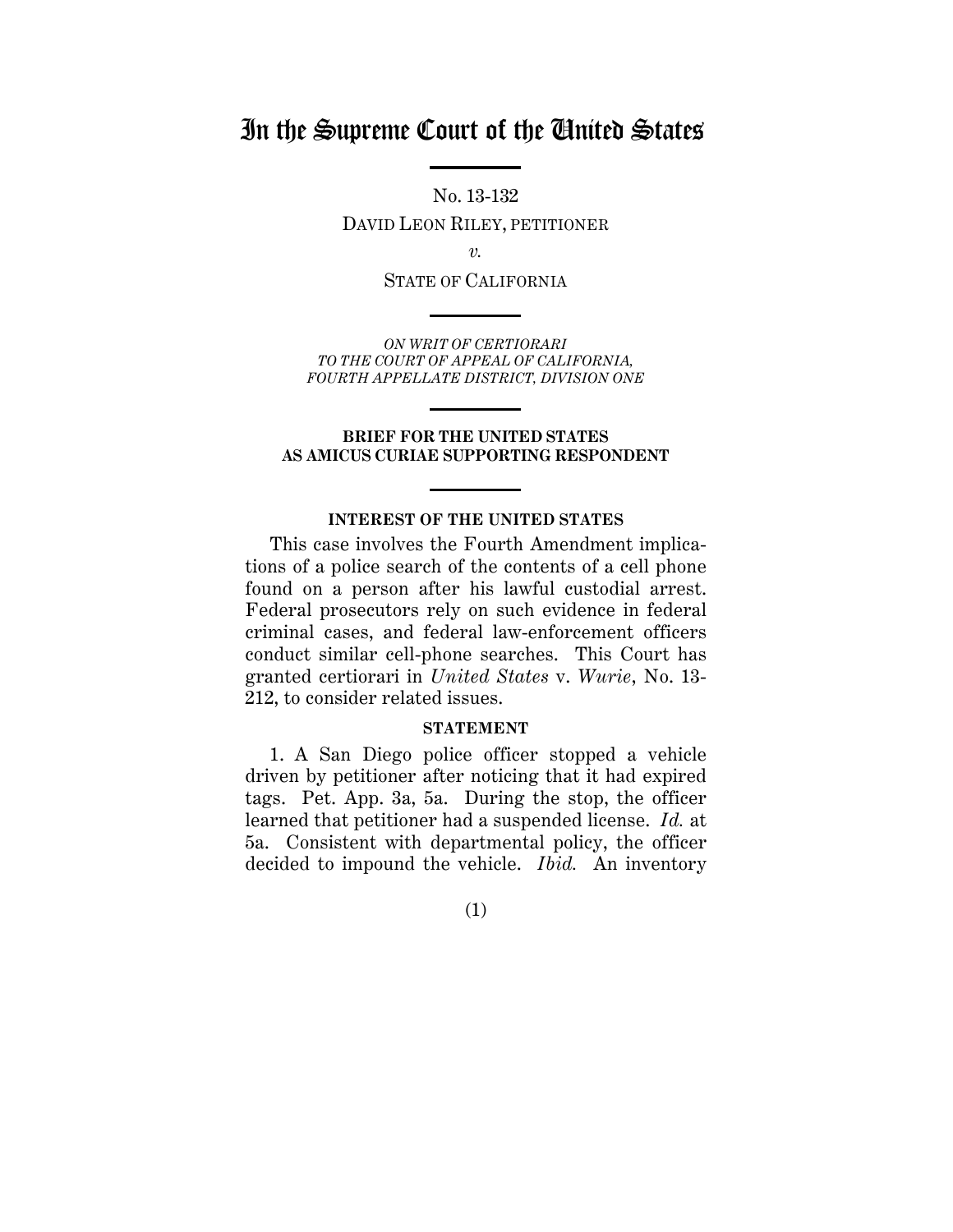rested petitioner for possession of concealed firearms. search of the car at the scene revealed two handguns under its hood. *Id.* at 3a, 5a-6a. The officer then ar-*Id.* at 6a; J.A. 23; see Cal. Penal Code §§ 12025(a)(1), 12031(a)(1) (West 2008).

 by a "C." *Ibid.* He recognized that misspelling to be The officer searched petitioner's person incident to the arrest, finding paraphernalia associated with the Lincoln Park Bloods, a violent street gang, and a cell phone. J.A. 8. The officer examined petitioner's cell phone and noticed that in certain textual entries, every word that began with the letter "K" was preceded an abbreviation for "Crip Killer," indicating that petitioner was a member of the rival Bloods. *Ibid.* 

 ficers found inside the car." J.A. 20; see Pet. App. 6a-The arresting officer contacted a detective specializing in gangs. About two hours later, at the stationhouse, the detective interviewed petitioner, whom he recognized as a member of the Lincoln Park gang and whom he suspected of involvement in a shooting three weeks earlier. J.A. 15-17; see Br. in Opp. 2. Because the detective knew that "gang members will often video themselves with guns or take pictures of themselves with the guns," he examined the contents of petitioner's phone to obtain "further evidence to prove that he was in possession of th[e] firearms that the of-7a. Some of the video clips on the phone depicted street boxing, a common gang-initiation activity. J.A. 11-12. Petitioner was heard on one clip shouting words of encouragement and referring to one of the boxers as "Blood." J.A. 12-13. The detective also observed photos of petitioner making gang signs. J.A. 30-32, 42-44.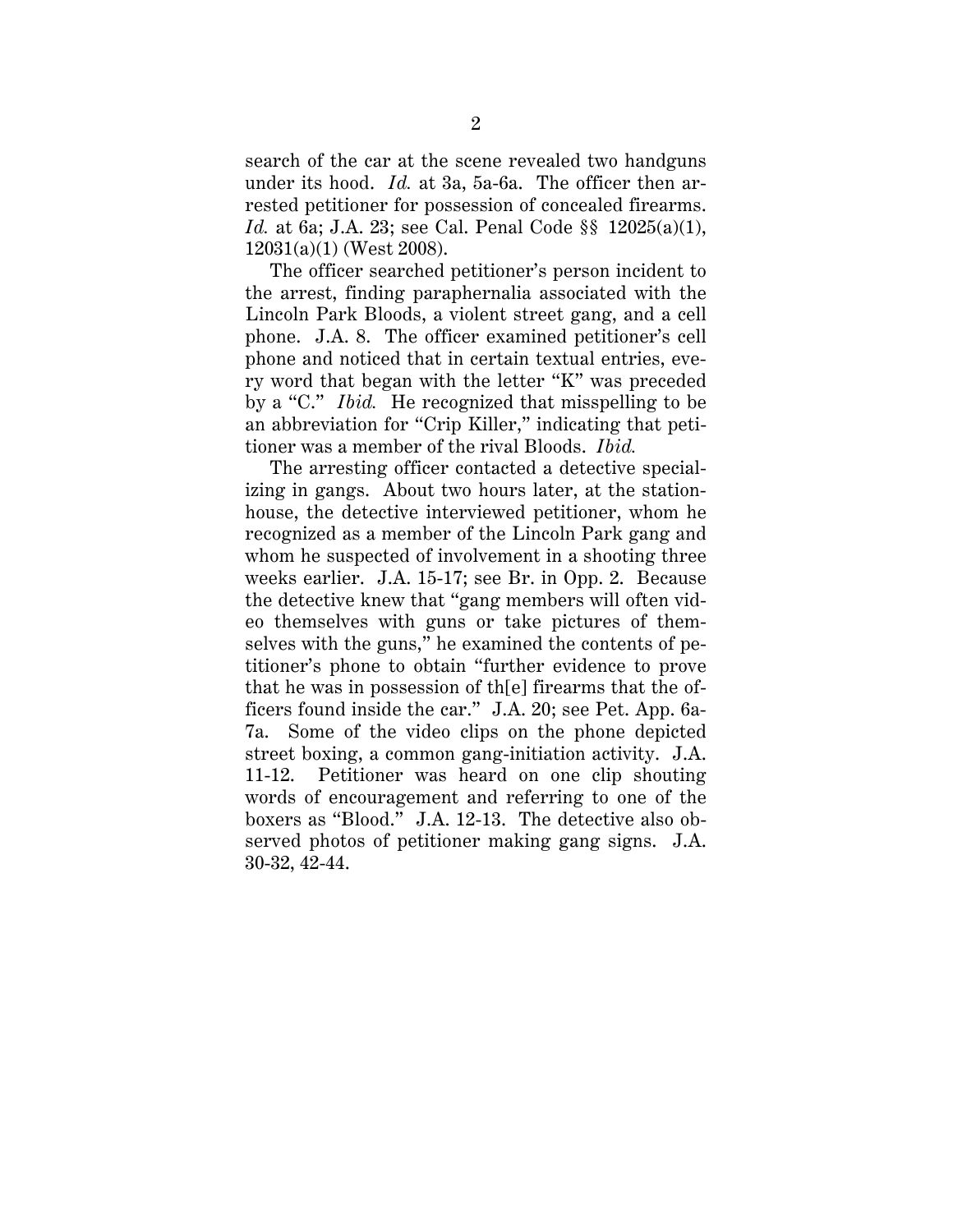<span id="page-10-0"></span> of his cell phone. *Id.* at 4a. 2. a. In connection with the earlier shooting, petitioner was charged in the Superior Court of California with one count of attempted murder, Cal. Penal Code §§ 187(a), 664 (West 2008), one count of shooting at an occupied vehicle, *id.* § 246, and one count of assault with a semiautomatic firearm, *id.* § 245(b). Pet. App. 1a. He moved to suppress the videos and photographs showing his gang affiliation obtained from the search

 car." *Ibid.* The superior court denied petitioner's suppression motion. J.A. 21-24. The court explained that under the search-incident-to-arrest doctrine articulated in *United States* v. *Robinson*, 414 U.S. 218 (1973), and *United States* v. *Edwards*, 415 U.S. 800 (1974), "in the case of a lawful arrest, a full search of the person is an exception to the warrant requirement of the [F]ourth [A]mendment and is reasonable under that amendment." J.A. 23. Applying that principle, the court further explained, courts "have allowed items on the person to be searched, including wallets, address books, papers and the like." *Ibid.* "Cell phones do contain personal information," the court noted, "but really no more so than wallets and purses and address books." *Ibid.* Because petitioner's cell phone "was on his person at the time of arrest," the court held, it "was taken out of the realm [of] protection [from] police interest for a reasonable time following the arrest." *Ibid.* The court also found that the search was part of "an investigation relating to the crime for which [petitioner] was arrested, which was the finding of the guns in the

b. After a hung jury in petitioner's first trial, he was retried, and the superior court again ruled the phone evidence admissible. J.A. 26. At the second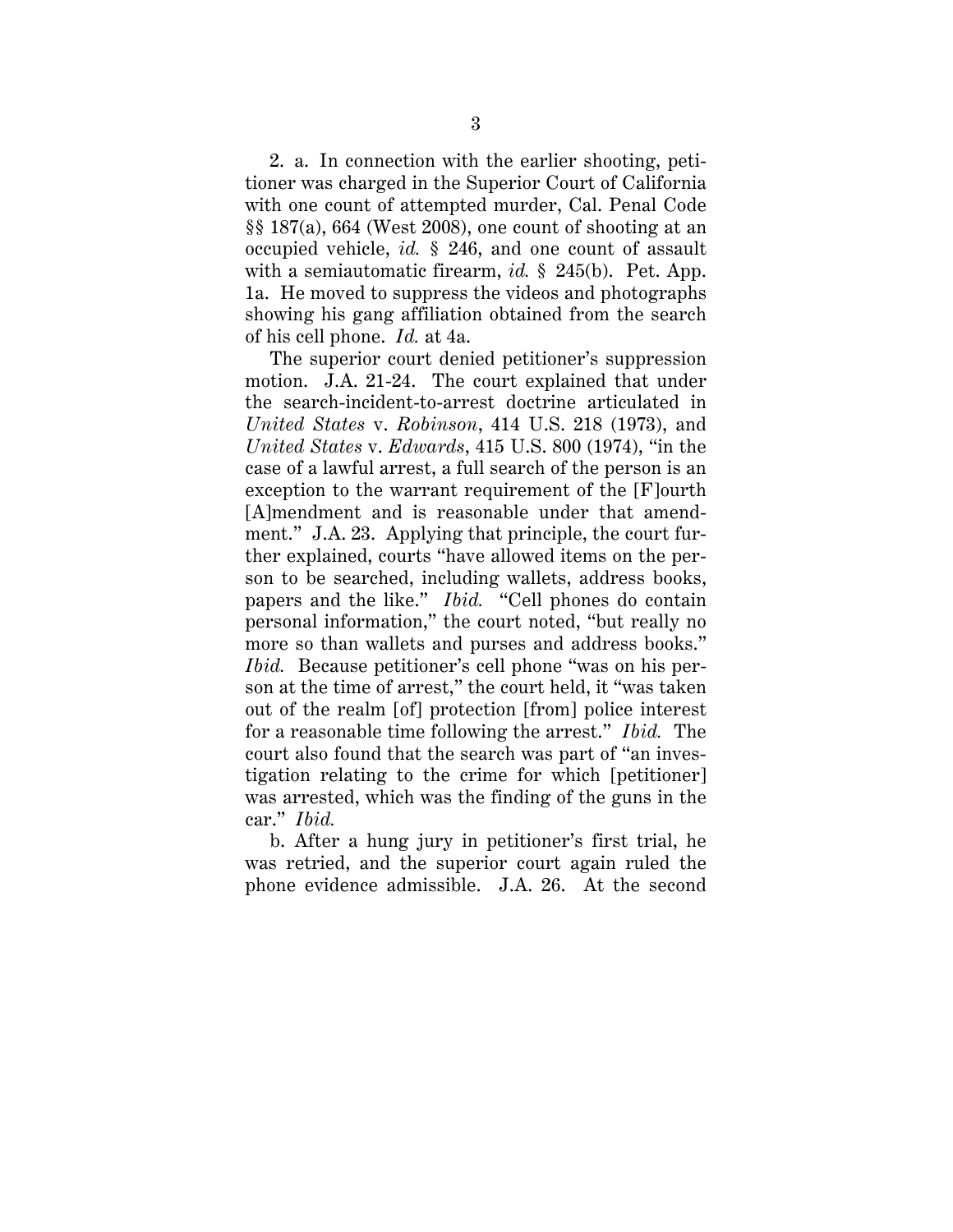<span id="page-11-0"></span>trial, officers testified about the photos and videos on petitioner's phone, and three of the photos were admitted. J.A. 30-44. Petitioner was convicted on all counts and sentenced to a term of imprisonment of 15 years to life. Pet. App. 1a. Petitioner separately pleaded guilty to offenses arising out of the traffic stop, including carrying a concealed firearm in a vehicle. Pet. Br. 7 n.5.

 igency \* \* \* existed." Pet. App. 15a (internal quo-3. The California Court of Appeal affirmed. Pet. App. 1a-23a. Relying on the California Supreme Court's decision in *People* v. *Diaz*, 244 P.3d 501, cert. denied, 132 S. Ct. 94 (2011), the court held that because petitioner's "cell phone was immediately associated with his person when he was arrested," the search of the phone "was lawful whether or not an extation marks omitted).

### **SUMMARY OF ARGUMENT**

I. The Fourth Amendment permitted officers to search petitioner's cell phone incident to his lawful arrest. This Court has long confirmed that officers possess "unqualified authority" to search the person of an arrestee and any objects or containers found on his person for evidence of crime. *United States* v. *Robinson*, 414 U.S. 218, 225 (1973). Petitioner has not identified a single decision of this Court or any historical or practical basis supporting an item-specific exception to that rule.

A. Contrary to petitioner's view, the narrowly focused law-enforcement interests set forth in *Chimel* v. *California*, 395 U.S. 752 (1969), do not support excluding cell phones from officers' search authority. Those interests have never delimited officers' authority to search objects on the person—an authority that rests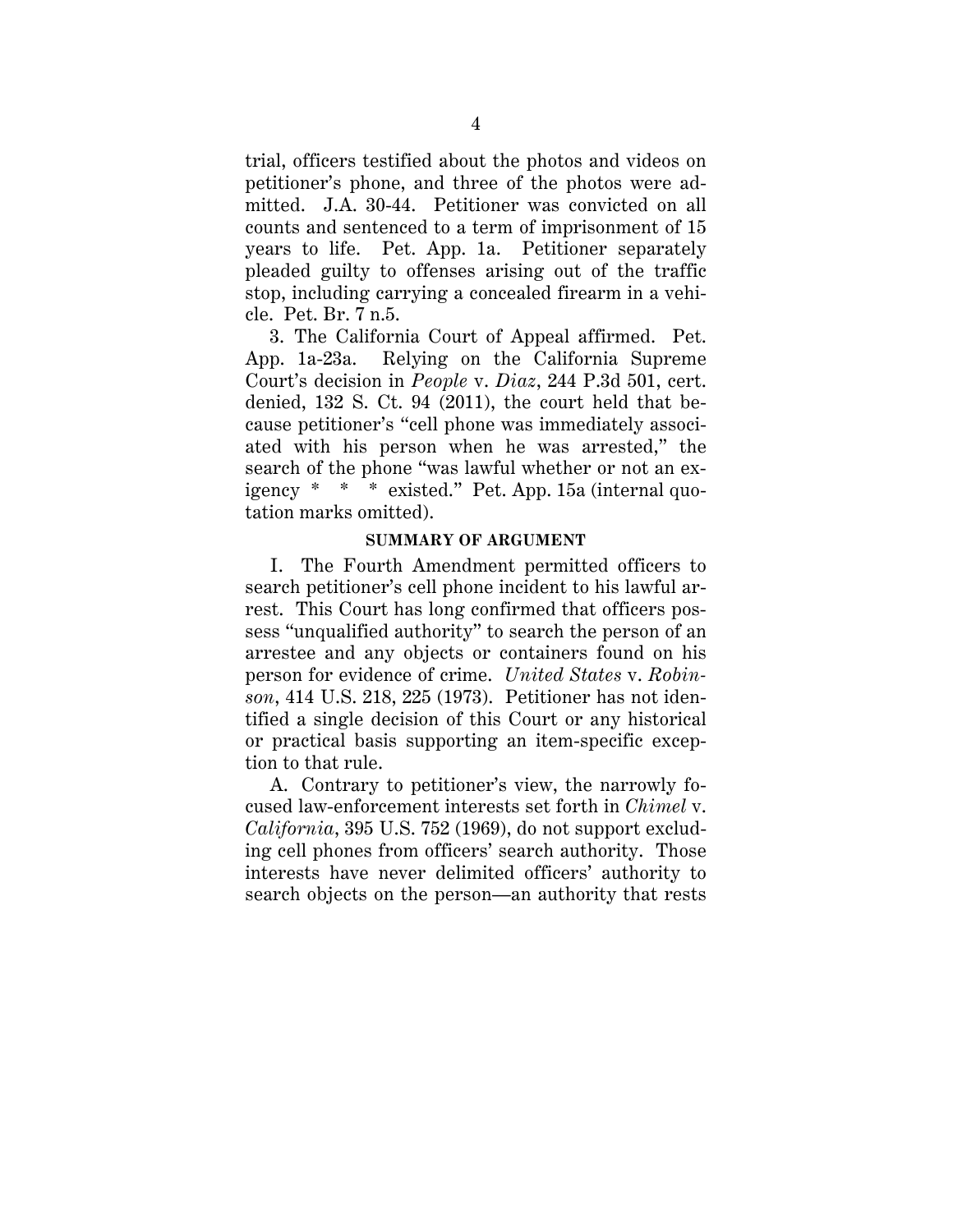primarily on the reduced expectation of privacy caused by a lawful arrest, as well as the police's overriding interest in gathering evidence of crime during the critical period immediately following an arrest in a place where it is particularly likely to be found.

In any event, cell phones implicate the *Chimel* justifications more powerfully than virtually any other object. Unlike the physical contents of a container, digital contents can be concealed or destroyed before a warrant can be obtained even once the container is in police custody—sometimes within minutes. When an officer finds an unlocked cell phone at the scene of an arrest, searching it immediately may be her only chance to retrieve and preserve essential evidence. Petitioner's proposed solutions to that serious problem—such as equipping every officer with unwieldy forensic devices that cost several thousand dollars each—are entirely unrealistic.

B. Cell phones do not raise qualitatively different privacy concerns than items that the police have always had authority to search incident to arrest, such as letters, diaries, briefcases, and purses. Evidence of crime should not be insulated from traditional review because the arrestee maintains it in a technologically sophisticated form. Cell phones may contain a significantly greater quantity of information than traditional items, but where, as here, the search is conducted before "the administrative mechanics of arrest have been completed and the prisoner is incarcerated," *United States* v. *Edwards*, 415 U.S. 800, 804 (1974), officers would not be able to peruse the entire contents of the arrestee's cell phone.

Petitioner contends that cell phones' capacity to contain expressive material, such as text messages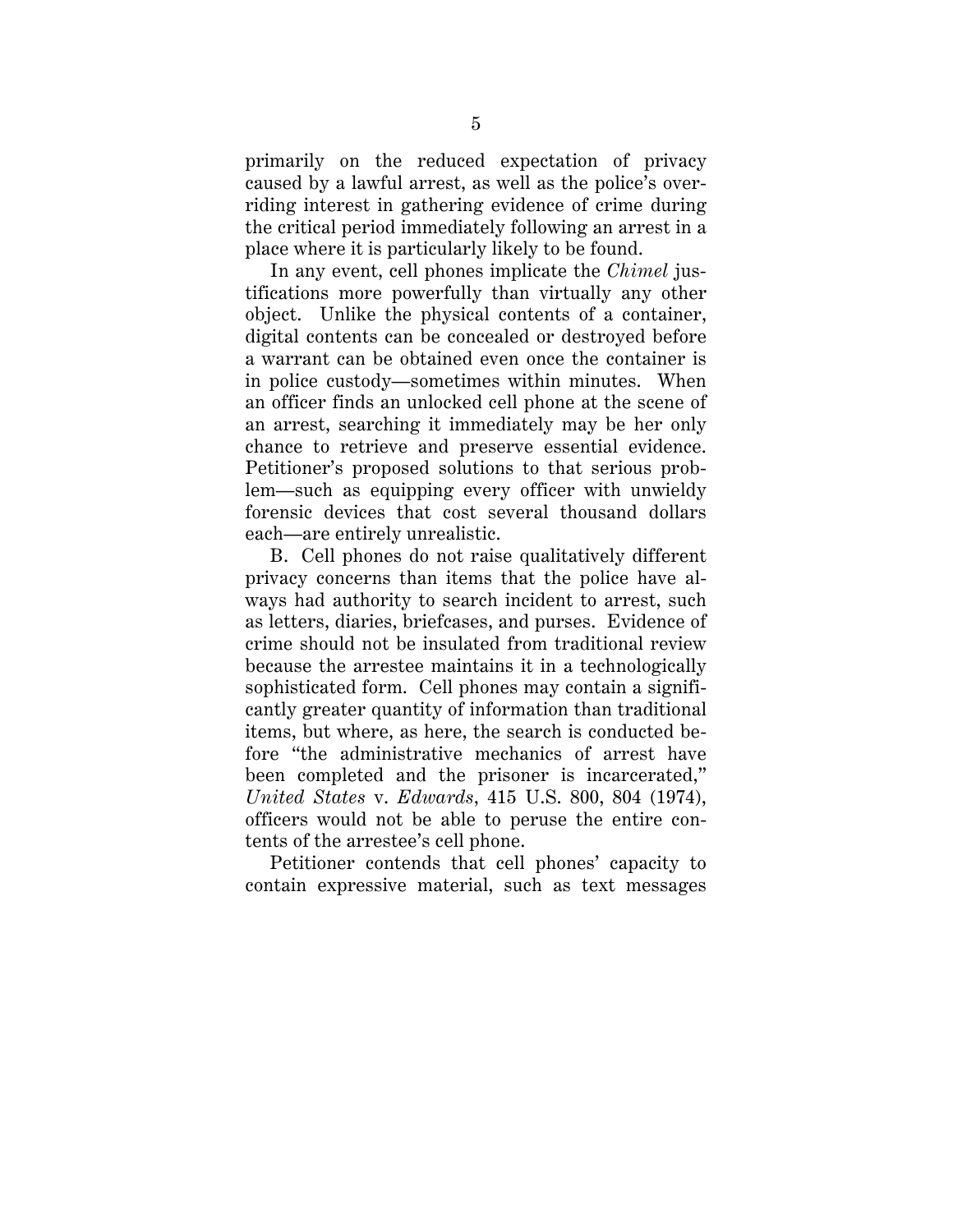and photos, calls for a special restriction on the police's search authority. But "the law has never distinguished between documents and other property found upon the person of one arrested." *United States* v. *Kirschenblatt*, 16 F.2d 202, 203 (2d Cir. 1926) (Hand, J.). The precedents petitioner cites concern either pre-*Chimel* searches of the *premises* of arrest, or seizures of expressive materials where "the basis for their seizure [was] the ideas which they contain[ed]," *Stanford* v. *Texas*, 379 U.S. 476, 485 (1965). They have no application here, and *Robinson* states the controlling test.

C. If the Court were inclined to resolve this case on narrower grounds, the government suggested two alternative approaches in its opening brief in *United States* v. *Wurie*, No. 13-212. One approach would permit officers to search a phone incident to arrest only when it is reasonable to believe that it contains evidence relevant to the offense of arrest; a second would limit the *scope* of any cell-phone search incident to arrest to actions reasonably related to legitimate law-enforcement objectives. U.S. *Wurie* Br. 45-55. Petitioner addresses only the first approach, contending that it would impose no meaningful limitation (while paradoxically maintaining that it would invalidate the search in this case). But an offense-of-arrest approach would prevent officers from searching cell phones incident to arrest for traffic offenses and other minor crimes where evidence could not be reasonably expected to be found on the phone.

D. Whether the Court applies *Robinson* or either of the narrower approaches the United States articulated, the search in this case was lawful: the cell phone was found on petitioner's person; the officers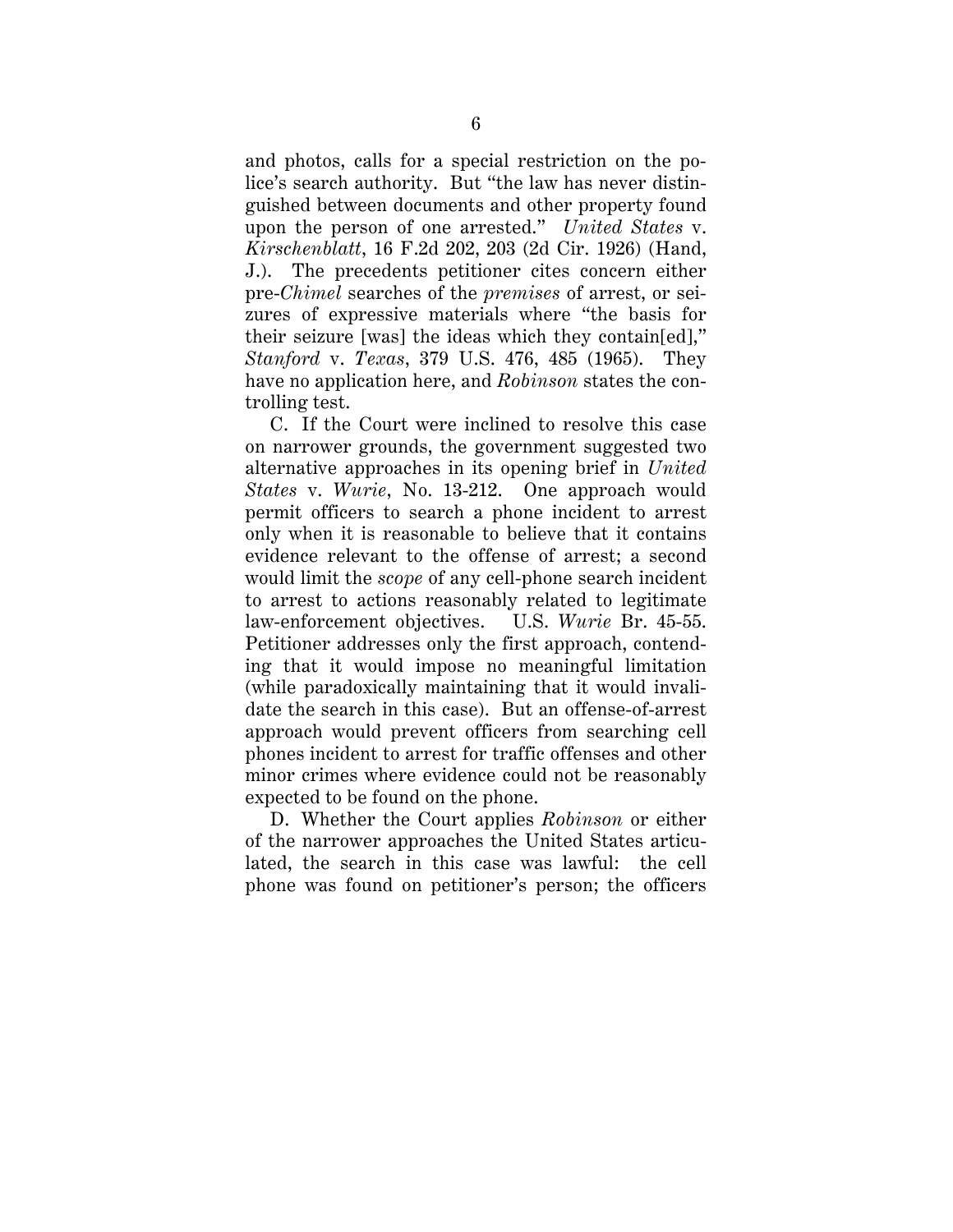<span id="page-14-0"></span>had reason to believe it contained evidence of crime; and the search sought such evidence.

 II. Petitioner's objection to the stationhouse brought to the stationhouse. search of his phone about two hours after his arrest lacks merit. This Court approved a delay of ten hours in *Edwards*. Here, the delay was much less and, as in *Edwards,* the search occurred before the administrative mechanics of arrest were completed. Deferring the search was particularly reasonable given that the on-the-scene search indicated that petitioner was likely involved in gang activity, and the arresting officer appropriately contacted a detective with special expertise in gangs, who examined the phone once it was

#### **ARGUMENT**

### **I. THE FOURTH AMENDMENT PERMITTED OFFICERS TO SEARCH PETITIONER'S CELL PHONE INCIDENT TO HIS ARREST**

As the United States explained in its opening brief in *United States* v. *Wurie*, No. 13-212, this Court has long confirmed that the police may "search the person of the accused when legally arrested to discover and seize the fruits or evidences of crime," without obtaining a warrant, and that this procedure includes examining any object found on the person. *United States* v. *Robinson*, 414 U.S. 218, 224-225 (1973) (quoting *Weeks*  v. *United States*, 232 U.S. 383, 392 (1914)).

 contends, as did the First Circuit in *Wurie*, first, that In arguing that the police lacked authority to search his cell phone after he was arrested for concealing firearms under the hood of his car, petitioner the search of a cell phone does not advance the interests that this Court has invoked in defining the permissible spatial extent of a search of the *premises* of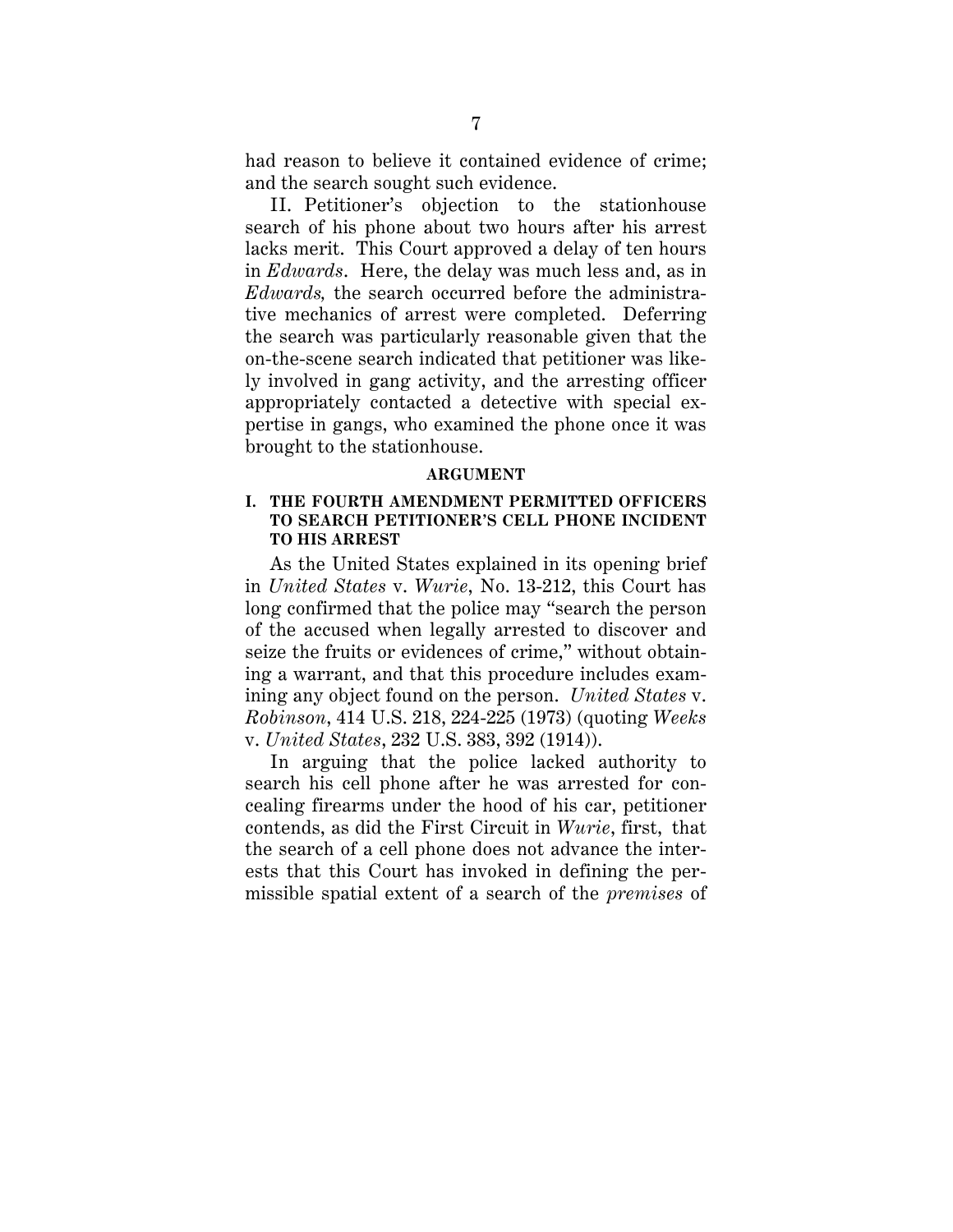<span id="page-15-0"></span>arrest under *Chimel* v. *California,* 395 U.S. 752 (1969); and, second, that cell phones raise different privacy concerns than other objects, in part because they contain written material and other media.

Those arguments should be rejected. Far from preserving "that degree of privacy against government that existed when the Fourth Amendment was adopted," *Kyllo* v. *United States*, 533 U.S. 27, 34 (2001), petitioner's view would give arrestees a right that they have never had: protection against a full search of their persons and the effects found on their persons incident to a probable-cause arrest.

### **From Searching A Cell Phone Incident To Arrest A.** *Chimel* **Does Not Support Precluding The Police**

 Petitioner contends (Br. 15-24) that permitting the police to search a cell phone found on the person of an arrestee would "sever the search-incident-to-arrest doctrine forevermore from its conceptual underpinnings" (Br. 18) by allowing searches that do not serve the particularized interests identified in *Chimel*. That argument is wrong both legally and factually.

1. As the United States explained in *Wurie* (Br. 13-28), this Court's decisions have never held that the full authority to search the person of an arrestee, including any item found on his person, is limited by the particularized justifications—officer safety and the preservation of evidence that might be concealed or destroyed—set forth in *Chimel*. To the contrary, it has explained that the authority to search the person of an arrestee is primarily "justified by [the] reduced expectations of privacy caused by the arrest." *United States* v. *Chadwick*, 433 U.S. 1, 16 n.10 (1977), abrogated on other grounds by *California* v. *Acevedo*, 500 U.S. 565 (1991). Last Term, the Court twice reiterat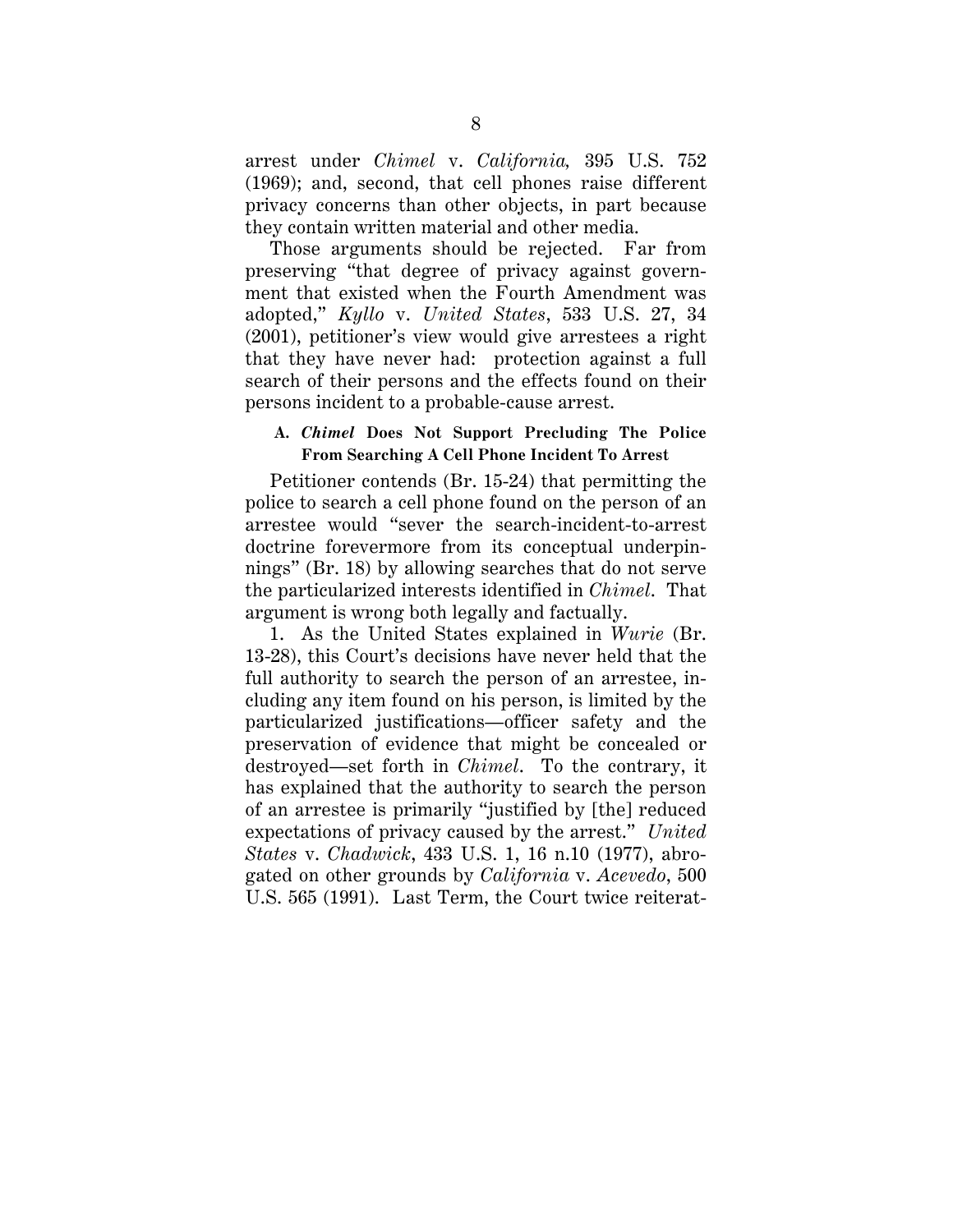ed that an arrest categorically authorizes the full search of the person of the arrestee. See *Maryland*  v. *King*, 133 S. Ct. 1958, 1970-1971 (2013); *Missouri* v. *McNeely*, 133 S. Ct. 1552, 1559 n.3 (2013).

 Petitioner nevertheless contends that the *Chimel*  justifications narrow not only the spatial breadth of the search area around an arrestee, but also the types of items found on the person of an arrestee that the police may search. *Robinson*, *supra*, rejected precisely that argument. See 414 U.S. at 235. Petitioner would recast *Robinson* as resting exclusively on the need for officers to make "quick ad hoc judgment[s]" in arrest situations, *ibid.,* an interest he believes is not advanced by searches of digital contents. Pet. Br. 18. That is wrong. Although *Robinson* described that important interest as a benefit of the traditional rule, its holding is that if an arrest is lawful, a search of the person of the arrestee "requires no additional justification." 414 U.S. at 235.

 back to arrestees. *Id.* at 19 n.7. The Court's opinion Under petitioner's reasoning, *Robinson*—as well as this Court's post-*Robinson* cases applying the same principle—were all wrongly decided. Petitioner's central premise is that "[o]nce the police have exclusive control over a smart phone and have secured it beyond an arrestee's grab area, there is no legitimate concern that the arrestee could alter or destroy the phone's digital contents." Pet. Br. 21. But precisely the same thing could have been said of the cigarette package at issue in *Robinson*—or any other object or container. Petitioner's only attempt to reconcile *Robinson*'s holding with his reasoning is to observe in a footnote that the police in the 1970s often gave cigarette packages made no mention of that purported practice. In any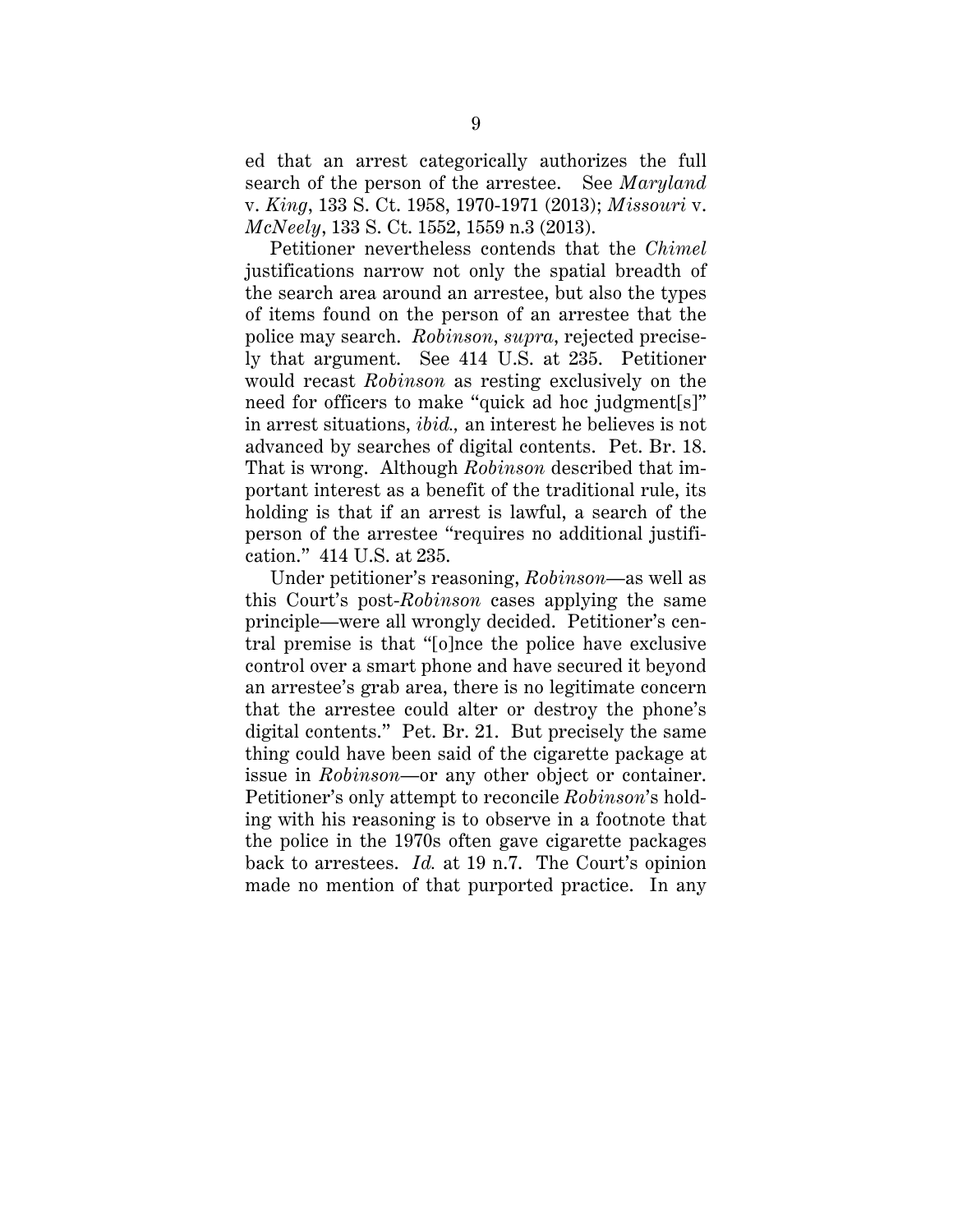<span id="page-17-0"></span>event, petitioner surely would not concede that a cellphone search becomes lawful if the officer returns the phone after examining its contents.

Petitioner also contends that this Court's post-*Robinson* decisions in *Chadwick*, *supra*, and *Arizona*  v. *Gant*, 556 U.S. 332 (2009), support his view. But as the United States explained in *Wurie* (Br. 21-23), both of those cases concerned the area around the arrestee, for which he has no reduced expectation of privacy, and neither decision cast doubt on officers' longstanding categorical authority to search items found on the *person* of an arrestee.

Furthermore, as Justice Scalia explained in *Thornton* v. *United States*, 541 U.S. 615 (2004), the search-incident-to-arrest doctrine was traditionally grounded in the "interest in gathering evidence relevant to the crime for which the suspect had been arrested." *Id.* at 629 (concurring in the judgment); see U.S. *Wurie* Br. 15. Searches of the arrestee's person were also justified based on officers' time-sensitive need to ascertain or confirm a suspect's identity. See *ibid.*; see also *King*, 133 S. Ct. at 1971. Petitioner does not argue that cell-phone searches fail to advance those historical justifications.

2. Not only is petitioner incorrect that cell-phone searches incident to arrest are justifiable only if officers "need to search [their] data to protect against the destruction of evidence" or ensure officer safety, Pet. Br. 16, he also misunderstands the tremendous challenges that mobile-communication technology poses in arrest situations. In light of those challenges it will often be critical that officers search a suspect's cell phone as soon as practicable after an arrest is made.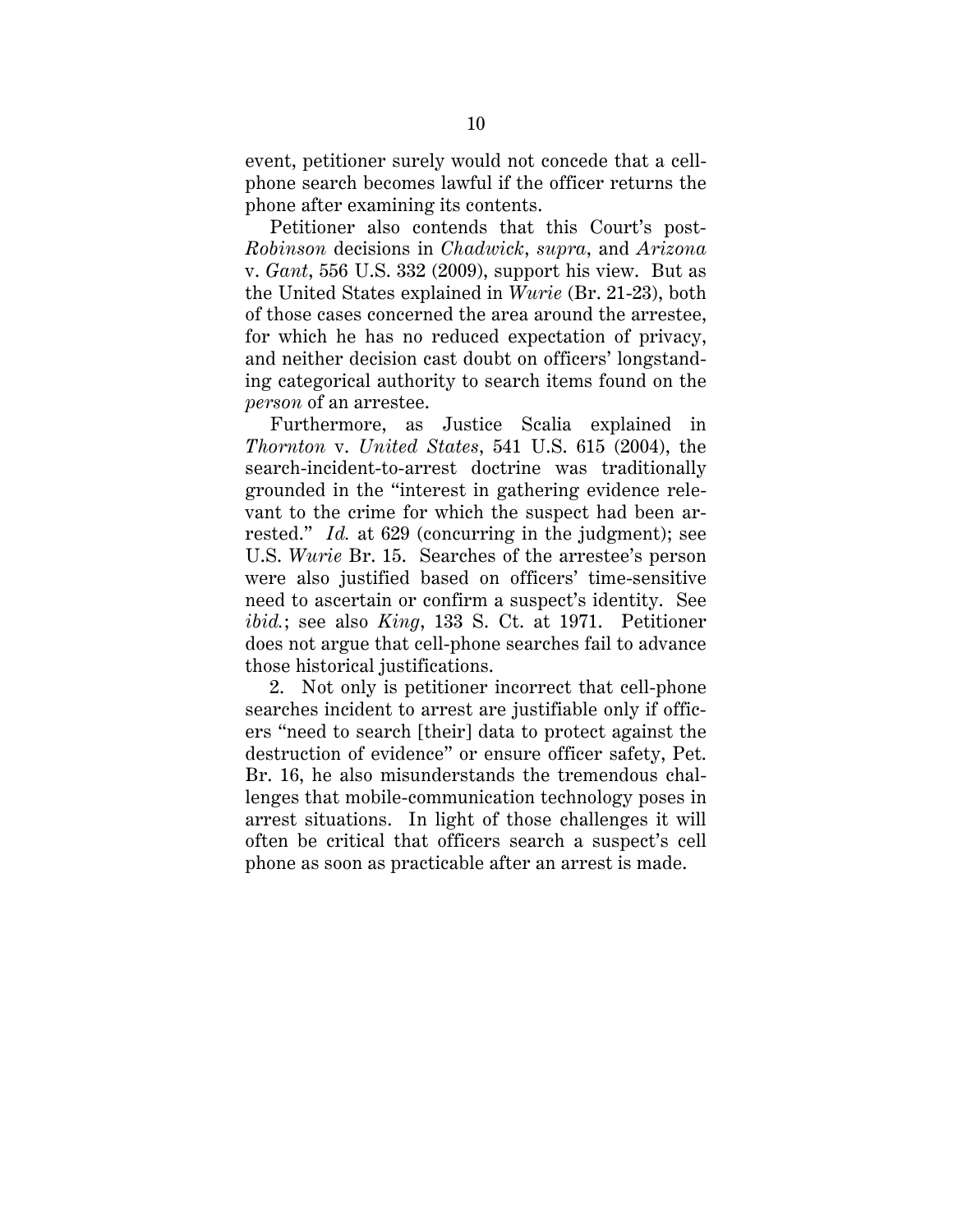*Guide for iOS 7.1*, at 10 (Mar. 2014) (iPhone Manual).<sup>1</sup> restee's passcode. a. When an arresting officer finds an unlocked cell phone that may contain evidence of crime, she has sound reason to examine its contents immediately. See U.S. *Wurie* Br. 34-37. Most modern cell phones can be programmed to lock automatically after some period of inactivity—for example, between one minute and four hours on Apple's iPhone. See *iPhone User*  Once locked, data on the phone will be protected by sophisticated encryption walls that make it very difficult, and often impossible, to recover any information from the device unless the officers acquire the ar-

 Inc., *iOS Security* 7 (Oct. 2012) (*iOS Security*).2 In *Threshold*, MIT Technology Review (Aug. 13, 2012).3 The iPhone, for example, uses an "AES [Advanced] Encryption Standard] 256-bit key[] fused into the application processor during manufacturing." Apple, practice, that means that once locked, the iPhone is essentially "unbreakable": "no computer imaginable for the foreseeable future \* \* \* would be able to crack a truly random 256-bit AES key." Simson Garfinkel, *The iPhone Has Passed a Key Security*  Other device manufacturers and operating systems use similar methods to protect user data. Even for phones that use less sophisticated encryption technology than the iPhone, "the decryption of even a short

<sup>&</sup>lt;sup>1</sup> http://manuals.info.apple.com/MANUALS/1000/MA1565/en US/iphone\_user\_guide.pdf.

<sup>&</sup>lt;sup>2</sup> https://www.apple.com/ipad/business/docs/iOS Security Oct12. pdf.

<sup>3</sup> www.technologyreview.com/news/428477/the-iphone-has-passeda-key-security-threshold.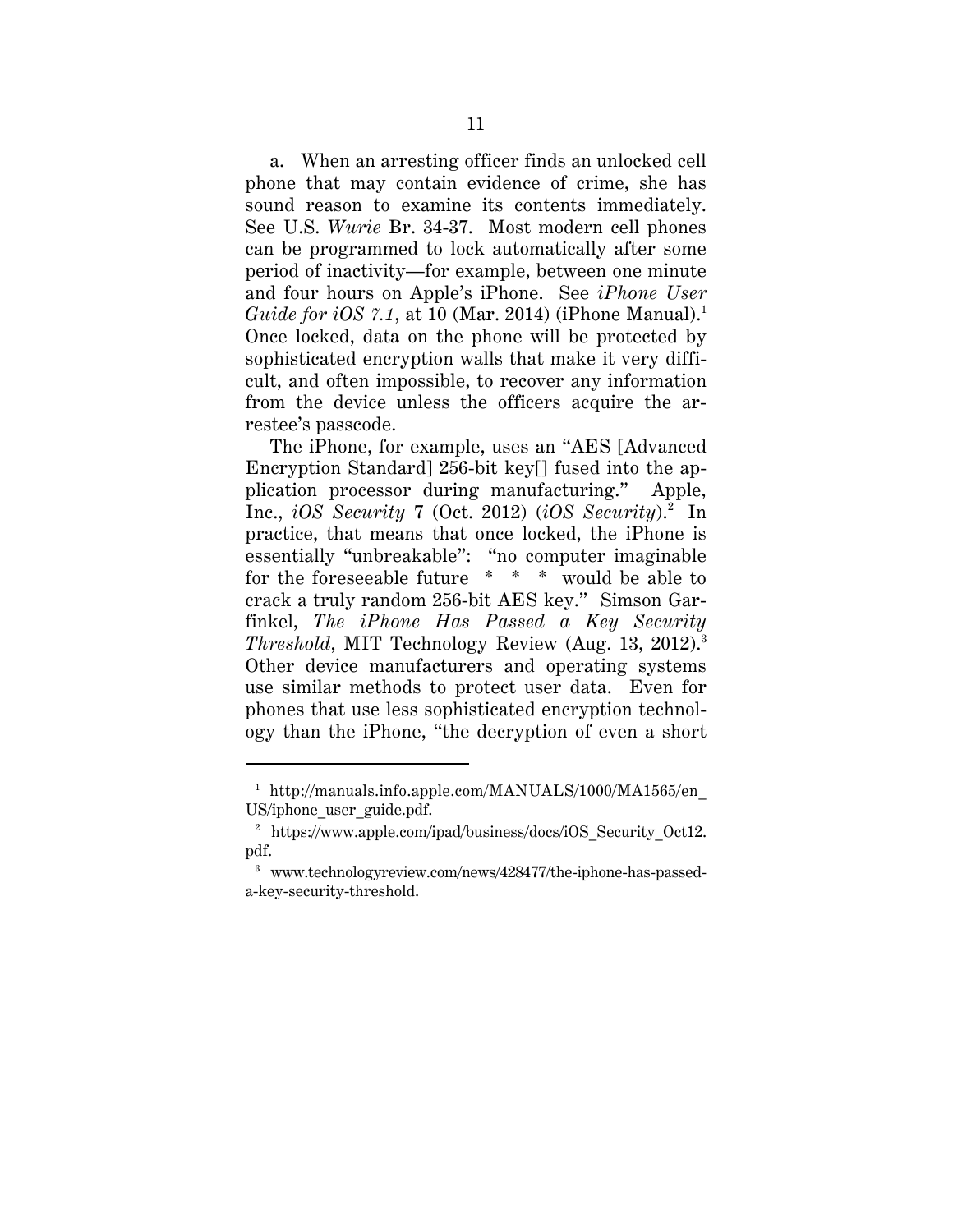*Amendment in Cyberspace: Can Encryption Create a*  key would consume extraordinary amounts of government resources." Orin S. Kerr, *The Fourth "Reasonable Expectation of Privacy"?*, 33 Conn. L. Rev. 503, 530 (Winter 2001).4

2013) (NIST Draft Guidelines).<sup>5</sup> Turning off a phone or removing its battery—steps that petitioner and his amici confidently recommend only exacerbates that encryption problem. While a cell phone is still powered on, a copy of the encryption key may remain saved in the device's accessible memory, making it possible in some instances for forensic labs, through a painstaking process, to recover the key. But once a phone is turned off, "the copy of the encryption key in the computer's accessible memory is erased," making it far more daunting to decrypt the device. Garfinkel, *supra*; see also Rick Ayers et al., National Institute of Standards and Technology, U.S. Department of Commerce, *Guidelines on Mobile Device Forensics (Draft)* 30-31 (Sept.

In addition to attempting to circumvent the encryption wall, law-enforcement agencies can try to ascertain the user's passcode. But it may take years of work in a forensic laboratory to break even a simple passcode. See *iOS Security* 9 (five-and-a-half years for a six-character alphanumeric passcode); Garfinkel, *supra* (25 years for a 10-digit numeric passcode). Re-

<sup>4</sup> See, *e.g.*, http://source.android.com/devices/tech/security (Google Android); http://docs.blackberry.com/en/admin/deliverables/16648/Encrypting user data on a locked BB device 83447 1\_11.jsp (Blackberry).

<sup>5</sup> www.nist.gov/forensics/research/upload/draft-guidelines-onmobile-device-forensics.pdf.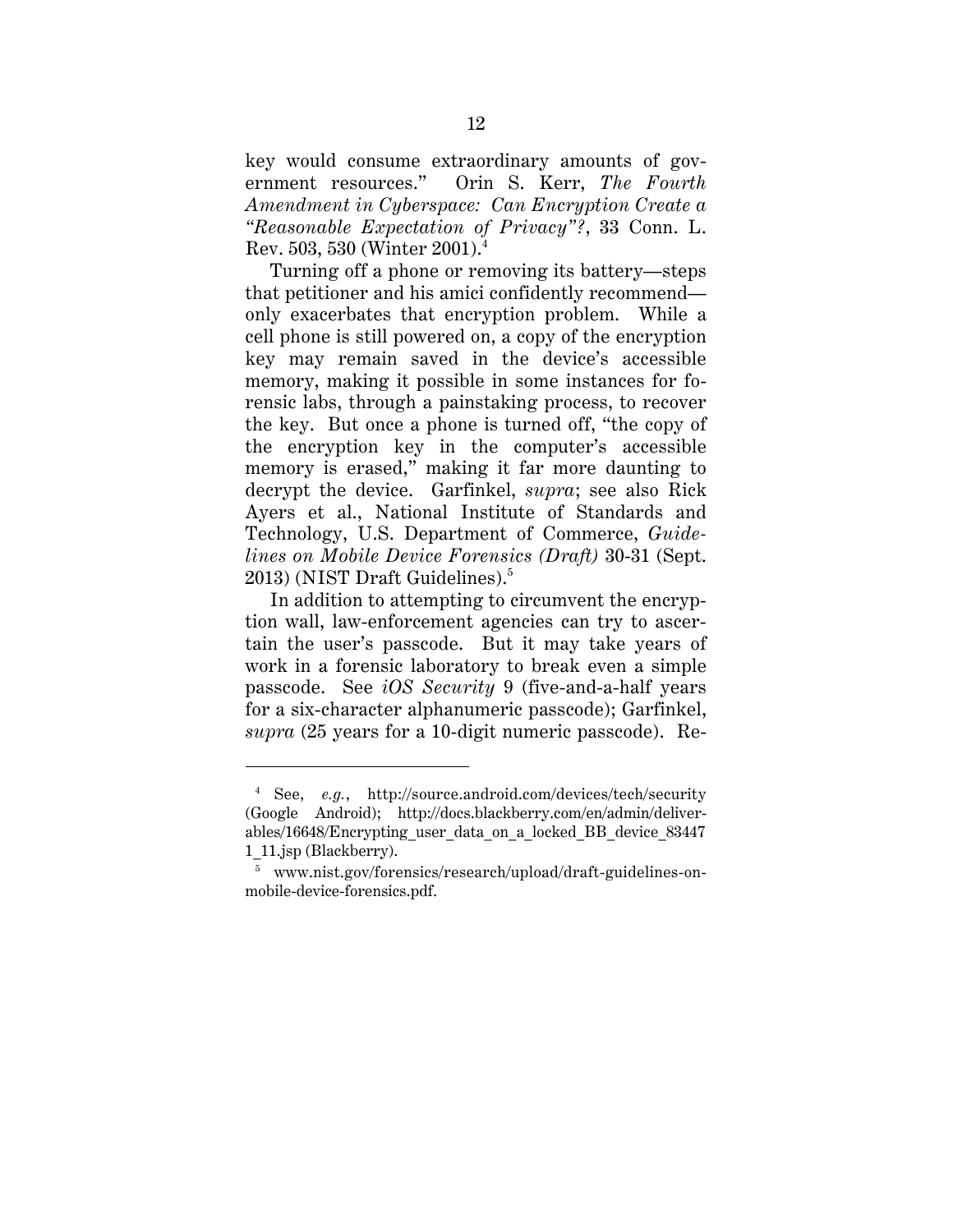<span id="page-20-0"></span> cally wiped after 10 failed passcode attempts." *iOS*  alistically, law-enforcement agencies will not have the resources to attempt to break a passcode for any but the most serious cases. And even if great resources were applied, many phones have security features that thwart attempts to overcome the passcode. Apple, for example, allows a user "to have the device automati-*Security* 9.

 warrant \* \* \* without significantly undermining the efficacy of the search." *McNeely*, 133 S. Ct. at If ever a circumstance implicated the *Chimel*  evidence-preservation interest, therefore, this is it. The combination of automatic locking and encryption means that officers who seize an unlocked cell phone—which may forever conceal its contents within a matter of minutes or hours—will have no idea, until it is too late, whether they can "reasonably obtain a 1561. That is why forensic guides recommended that "[w]here possible, devices supporting encryption, such as Android and [Apple] iOS devices, should be triage processed at the scene if they are found in an unlocked state, as the data may no longer be available to an investigator once the device's screen is locked, or if the battery exhausts." NIST Draft Guidelines 35; accord FBI, *Mobile Forensics Field Guide: What Every Peace Officer Must Know* 3, V. 2.0 (2010) (Mobile Guide) ("Mobile devices can be set to self-lock and/or encrypt after a specified period of time elapses. If the device in question is currently in an unlocked state, but you think it is set to self-lock, immediately examining the device may be the only opportunity to collect evidence."); see Eoghan Casey & Benjamin Turnbull,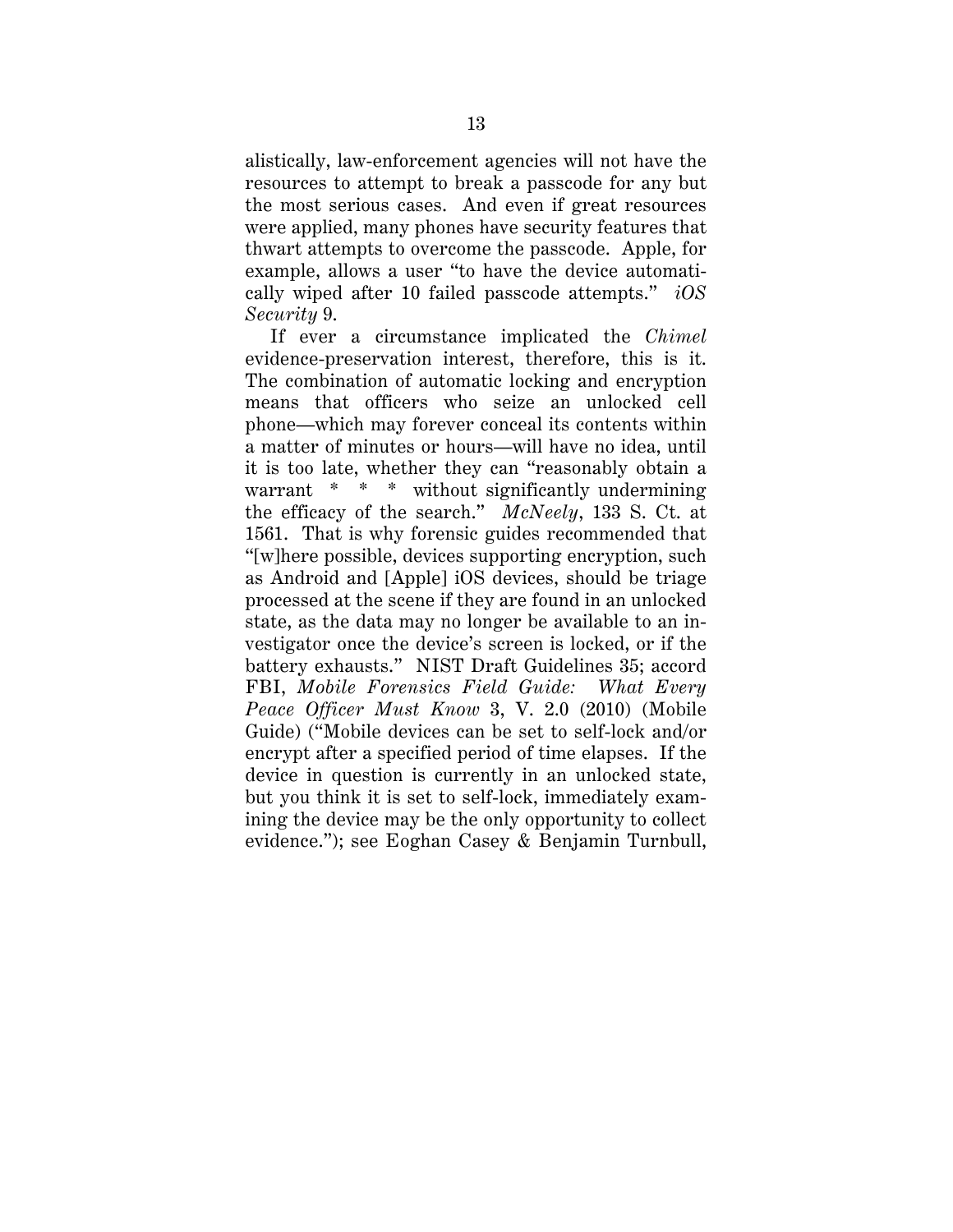<span id="page-21-0"></span>*Digital Evidence on Mobile Devices* 17, reprinted in *Digital Evidence and Computer Crime* (3d ed. 2011);6 Richard P. Mislan et al., *The Growing Need for On-Scene Triage of Mobile Devices*, 6 Digital Investigation 112, 115 (2010) (Mislan).

remove all the contacts information.").<sup>7</sup> And newer b. The threat of "remote wiping" also poses a risk of evidence destruction. See U.S. *Wurie* Br. 37-40. On all major cell-phone platforms, data on a smartphone can quickly be erased by confederates or others who lack physical access to the device. See NIST Draft Guidelines 29; Mislan at 113, 118; *United States*  v. *Flores-Lopez*, 670 F.3d 803, 808-809 (7th Cir. 2012). That could be done for at least some information on petitioner's phone. See Samsung Instinct User Guide 76 (2008) (cited Pet. Br. 22) ("If your device is lost or stolen, you can use Sprint Mobile Sync to remotely "geofencing" technology promises to enable users to preset their phones to automatically erase their contents when brought into a particular location, such as a police station. See U.S. *Wurie* Br. 38-39.

i. Petitioner and his amici suggest a host of solutions to the remote-wiping threat—all of which are far less certain to protect evidence than setting aside a cigarette package or an article of clothing. Petitioner states, for example, that officers could remove the memory card or the battery from the phone. But only some models allow the easy removal of a memory card or the battery, and it may not be obvious from the

<sup>6</sup> http://booksite.elsevier.com/9780123742681/Chapter\_20\_Final. pdf.

<sup>7</sup> http://support.sprint.com/global/pdf/user\_guides/samsung/ instinct/samsung\_instinct\_ug.pdf.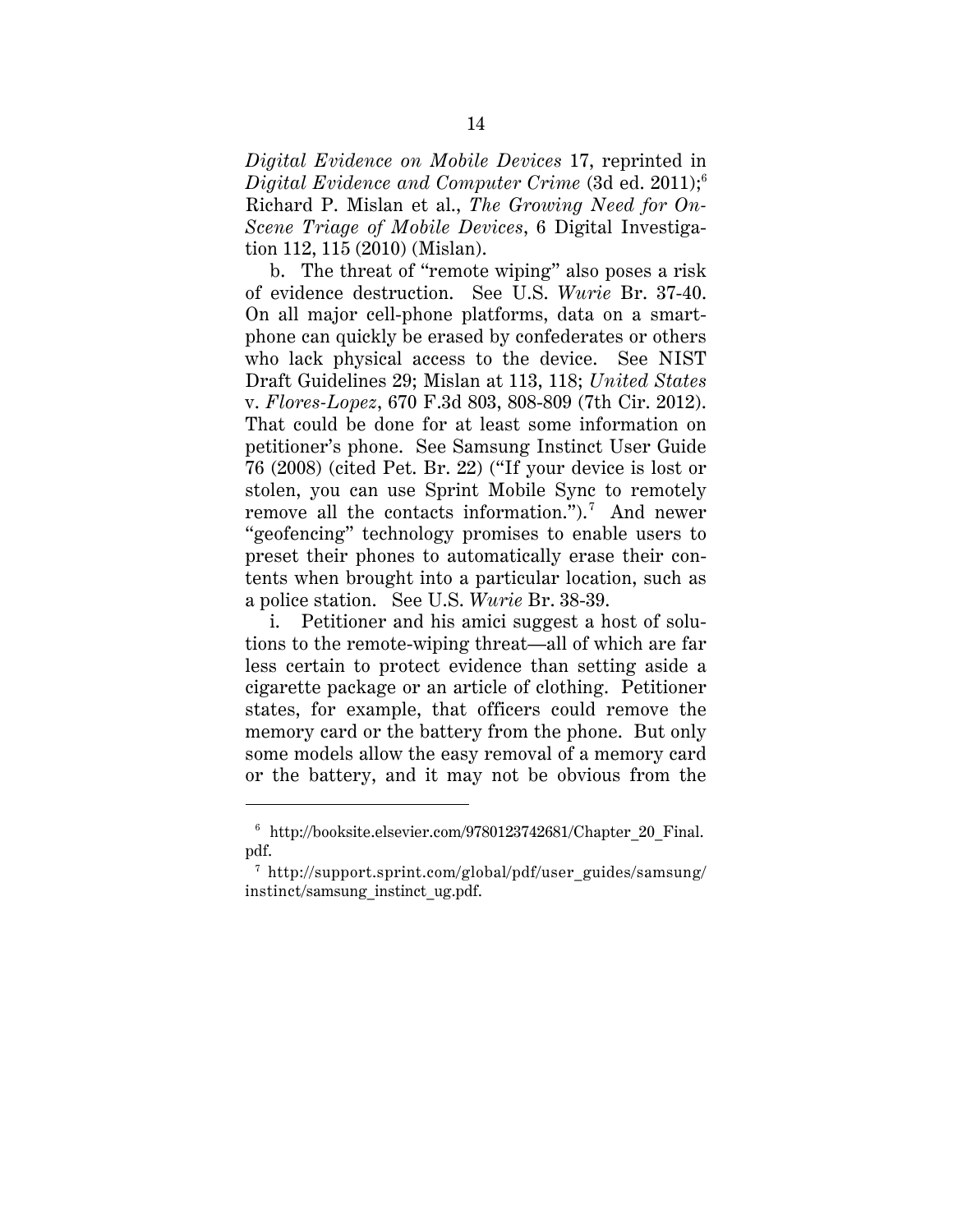it. See Casey & Turnbull 17-18. Those steps also risk phone's exterior that removal is possible or how to do permanently losing evidence: removing a phone's battery may trigger a password lock that could make any evidence on the phone effectively irretrievable, and removable memory cards are easily damaged and may become encrypted when ejected. *Ibid.;* Mislan at 121.

Petitioner also points (Br. 22-23) to Faraday bags. As the government explained in *Wurie* (U.S. Br. 39-40), those can be effective at blocking a wireless signal, but they have the effect of quickly draining the phone's battery as the phone searches for a wireless signal. NIST Draft Guidelines  $30.^8$  To function properly, moreover, Faraday bags must be completely sealed—with no holes, gaps, or frays in the material and even then they may fail to prevent wireless communication if the phone passes near a cell tower, an associated WiFi router, or another place where a signal is particularly strong. *Id.* at 30, 32; Mobile Guide 9 ("Faraday bags are reliable, but can't fully guarantee that signals will not reach the phone. Successfully blocking a signal depends on the quality of the bag, the distance to the closest cell tower, and the power of the transmitter in the mobile device."); David W. Bennett, *The Challenges Facing Computer Forensics Investigators in Obtaining Information from Mobile Devices for Use in Criminal Investigations*, Forensic

<sup>8</sup> Although battery drain could be averted by connecting the phone to a portable power source placed inside the Faraday bag, that would require every officer to carry a fully charged portable power source at all times, along with power cord adapters compatible with every type of phone. See Greg Gogolin, *Digital Forensics Explained* 59-60 (2013).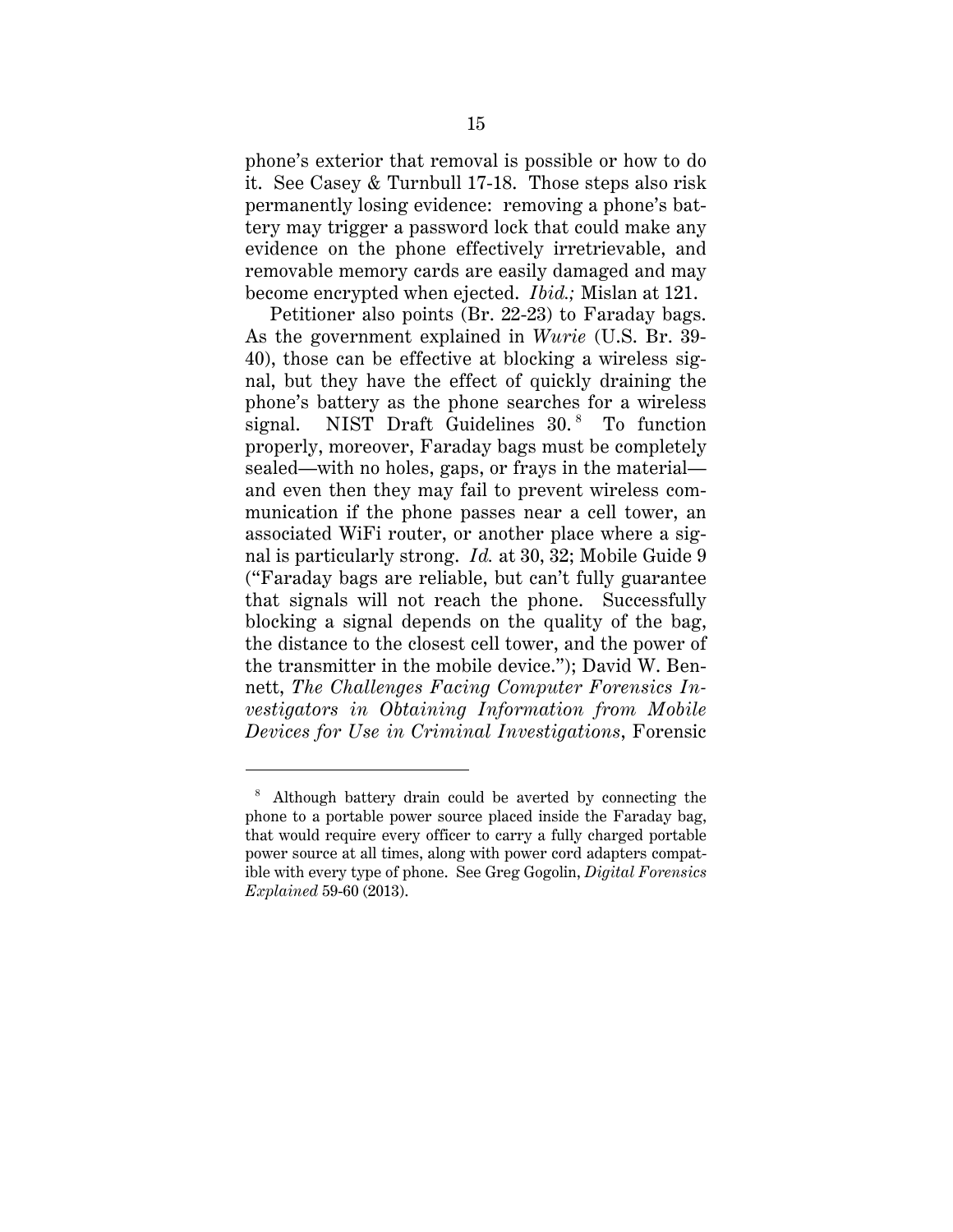Focus (Aug. 20, 2011). A Purdue University study found that, in a majority of cases, Faraday bags and similar enclosures "did not prevent network communication in all cases, and SMS [text] messages most often penetrated the device while shielded, followed by voice calls and MMS [multimedia] messages" messages that could trigger remote wiping. NIST Draft Guidelines 32; see Eric Katz, *A Field Test of Mobile Phone Shielding Devices* (Dec. 10, 2010) (published M.S. thesis, Purdue University). $^{10}$ 

Furthermore, because a remote-wiping command will be received and executed as soon as the phone reconnects to a network, the phone must continue to be shielded once it is removed from the bag. NIST Draft Guidelines 33. That means that local police departments will need not only cheap Faraday bags, but also Faraday *rooms* or other specialized equipment enveloped in protective material. *Ibid.*; Casey & Turnbull, 17.

Another option for preventing remote wiping is to put the phone in "airplane mode," which turns off the device's wireless communications. But to accomplish that successfully, an officer must be familiar with the configuration of each device she encounters, which can be challenging given the wide variation among different models of devices and versions of operating systems, as well as the ability of service providers and users to customize the appearance, layout, and default

http://articles.forensicfocus.com/2011/08/22/the-challengesfacing-computer-forensics-investigators-in-obtaining-informationfrom-mobile-devices-for-use-in-criminal-investigations.<br><sup>10</sup> http://docs.lib.purdue.edu/cgi/viewcontent.cgi?article=1033

<sup>&</sup>amp;context=techmasters.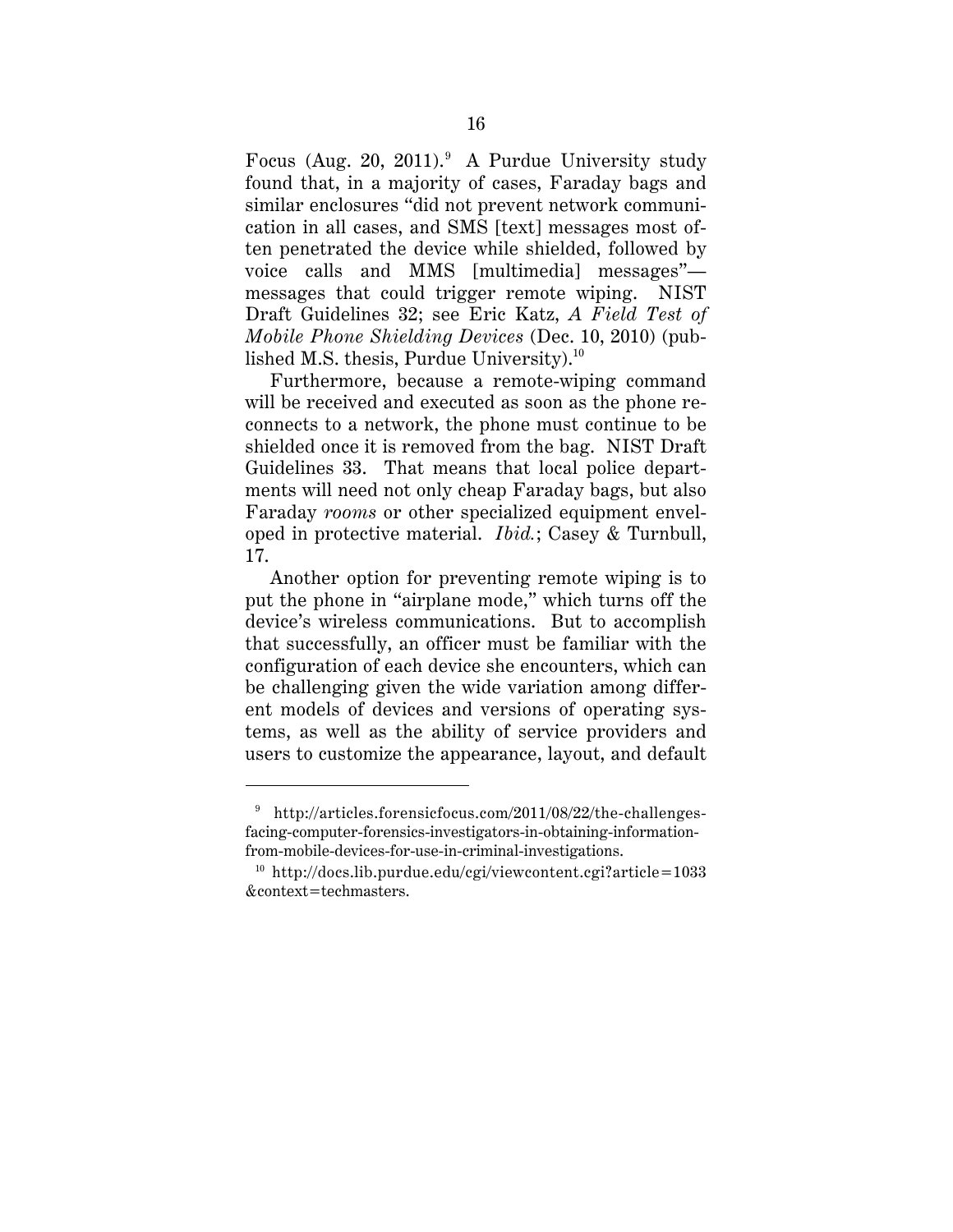language of each device. See Greg Gogolin, *Digital Forensics Explained* 57 (2013). And as with Faraday bags, putting a phone in airplane mode does nothing to prevent the phone from locking.

Statistics, *Local Police* (2008 statistics);<sup>13</sup> Bureau of ii. Citing machines often referred to as Universal Forensic Extraction Devices (UFEDs), petitioner contends that officers can preserve cell-phone data by blindly copying the entire contents of a cell phone at the scene of an arrest. That suggestion is entirely unrealistic. A modern UFED sold by the leading manufacturer (Cellebrite) costs about \$10,000, and the cost of associated hardware and software "could go \* \* \* far above" that amount. *Product Information: Cellebrite UFED Touch Ultimate*, SC Mag. (May 1, 2013) (*Cellebrite Review*).<sup>11</sup> Annual maintenance and upgrade costs may add another "few thousand dollars per license." Gogolin 44. And a police department must pay for special training for each officer who uses a UFED. See, *e.g.*, Digital Shield, Inc., *Cellebrite UFED Certified Training*. 12 It would thus be incredibly expensive to supply each of the 461,000 local police officers across the country with a UFED to say nothing of the 120,000 full-time federal officers authorized to make arrests. See Bureau of Justice Justice Statistics, *Federal Law Enforcement Officers*   $(2008$  statistics).<sup>14</sup>

<sup>11</sup> www.scmagazine.com/cellebrite-ufed-touch-ultimate/review/ 3870.

<sup>&</sup>lt;sup>12</sup> www.digitalshield.net/cellebriteinfo.php.

<sup>&</sup>lt;sup>13</sup> www.bjs.gov/index.cfm?ty=tp&tid=71.

<sup>&</sup>lt;sup>12</sup> www.digitalshield.net/cellebriteinfo.php.<br><sup>13</sup> www.bjs.gov/index.cfm?ty=tp&tid=71.<br><sup>14</sup> www.bjs.gov/index.cfm?ty=pbdetail&iid=4372.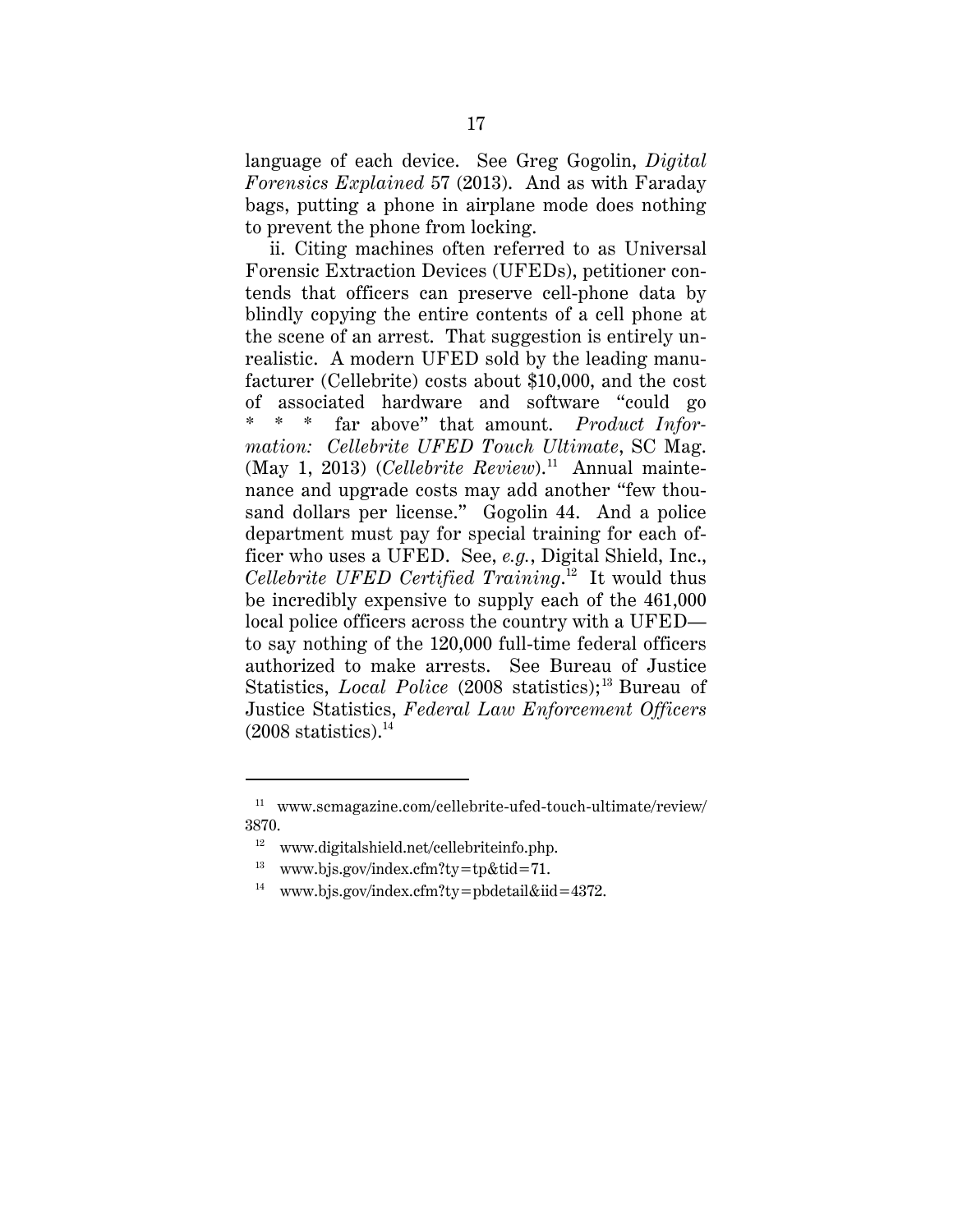UFEDs, moreover, are not iPhone-sized tools that officers could keep in their pockets. Although handheld, they are fairly sizeable devices, and because different phones use different types of data ports, UFED kits include dozens of different cords. See App., *infra* (reproducing picture of a UFED kit). The notion that each officer in the field who might make an arrest should carry one of those kits wherever she patrols is wholly unworkable.

the make, model, and service provider of the phone. UFEDs have still other problems. They are unable to retrieve data from every phone. See Gogolin 48; Casey & Turnbull 19; Bennett, *supra*. Even for some common phones that are usually compatible with a UFED, the device may not work with all models and versions of the operating system. See Ronen Engler & Christa M. Miller, *6 Persistent Challenges with Smartphone Forensics*, Digital Forensic Investigator News (Feb. 8, 2013);<sup>15</sup> see also Gogolin 43. And even if the UFED works with a particular phone, that does not mean that it can extract every type of data on the phone. See Gogolin 58. Moreover, to function effectively, a UFED generally requires an officer to know NIST Draft Guidelines 38. That information may not be readily apparent from the exterior of the phone, particularly in a tense, nighttime arrest situation. *Id.*  at 38-40. And the inexpensive disposable cell phones favored by drug dealers and terrorists (commonly known as "burner" phones) often lack the data ports necessary to use a UFED at all. Engler & Miller, *su-*

 $15$  www.dfinews.com/articles/2013/02/6-persistentchallenges-smartphone-forensics.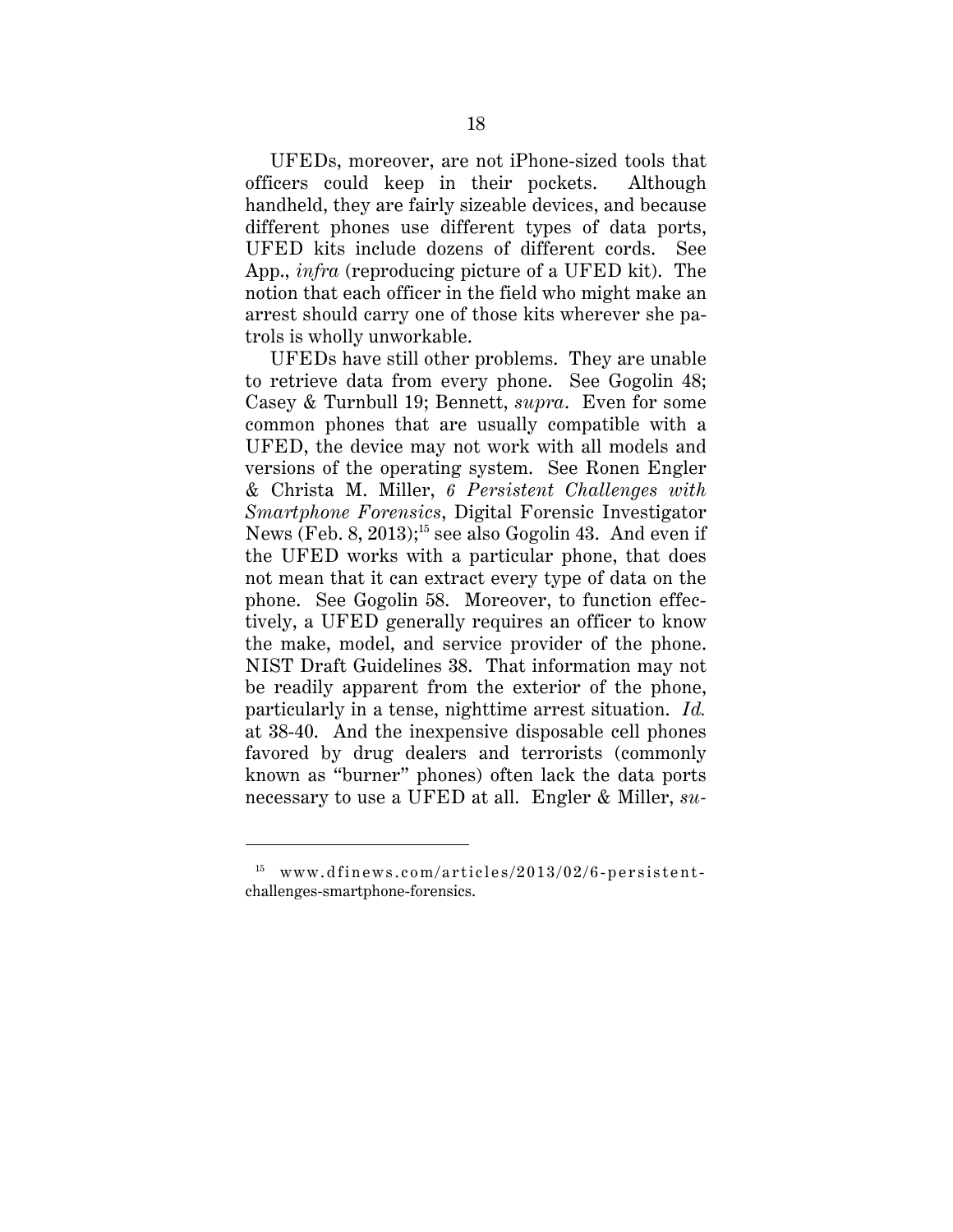*pra*; Mobile Guide 6 ("With cheaper versions [of prepaid phones], there isn't always a means of copying data off the phone for an examination.").

Additionally, preserving the contents of a phone with a UFED is not instantaneous. An independent review of the most advanced Cellebrite device found that extracting certain types of information that would otherwise be readily viewable on the phone by an officer at the scene, such as text messages and call logs, takes between 2 and 15 minutes, depending on the phone. *Cellebrite Review*, *supra*. A forensic copy of the phone's contents takes at least 20 to 45 minutes. *Ibid.* Particularly when an arrest has not been planned and coordinated in advance, or where officers seize multiple phones from multiple arrestees, it will often be impracticable for an arresting officer to spend such time extracting data from a phone.

 arrest], he contacted his wife from jail and \* \* \* iii. Some of petitioner's amici suggest that remote wiping is not a real problem. See, *e.g.*, DKT Liberty Project Amicus Br. 34-35. But petitioner and his amici themselves point to federal and state lawenforcement guidelines instructing officers to take steps to prevent remote wiping, which would be puzzling if it posed no threat. See, *e.g.*, Pet. Br. 23 nn.8-9; see also, *e.g.*, Gogolin 59; Mislan at 113; Casey & Turnbull 3, 13. Although appellate decisions reporting remote wiping are unlikely (destroyed evidence cannot be introduced), such events occur. See Press Release, U.S. Attorney's Office, S.D. Ga., Martinez Man Sentenced to More Than 24 Years for Attempted Online Enticement of a Minor and Destruction of Evidence (Jan. 22, 2014) ("Shortly []after [the suspect's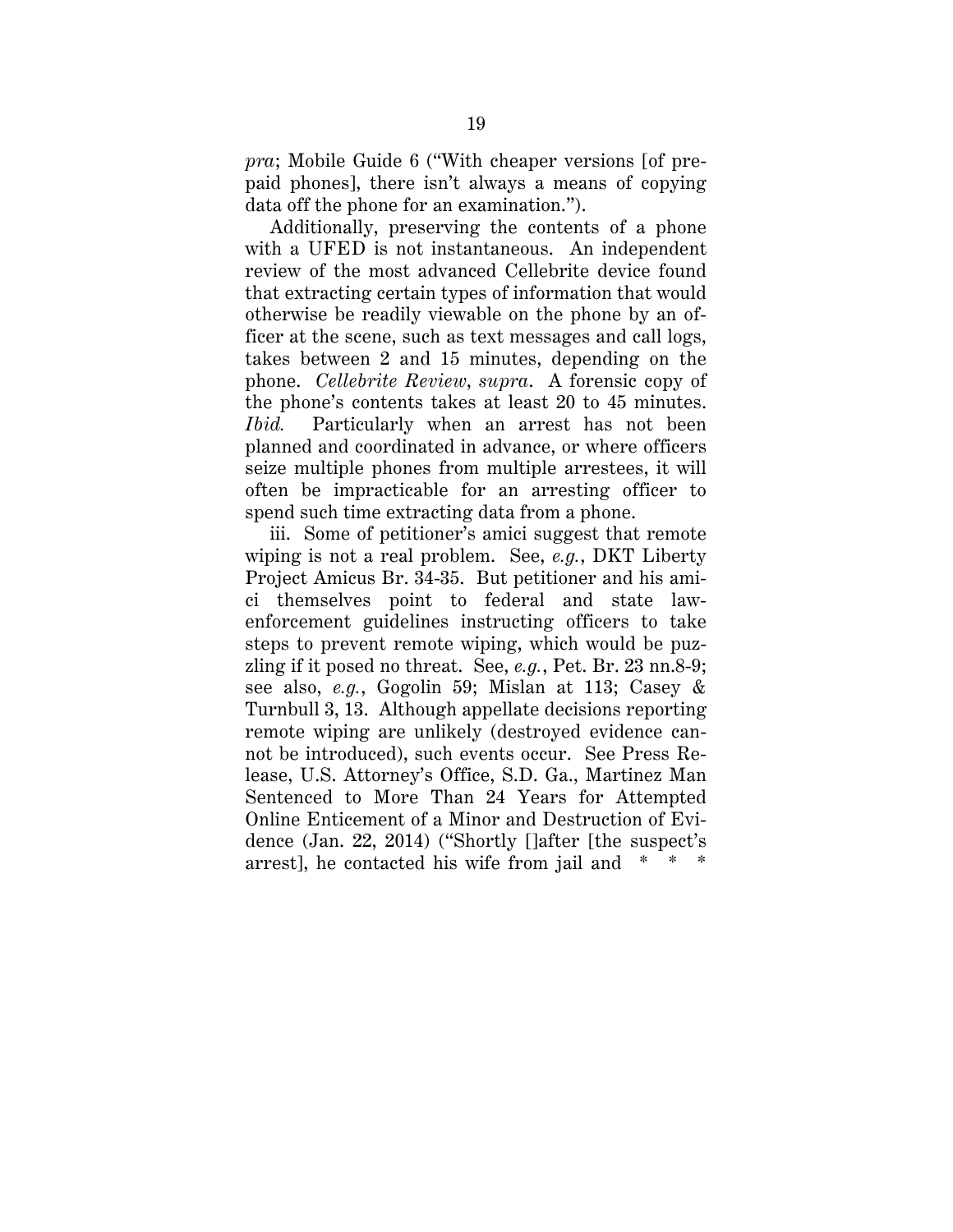<span id="page-27-0"></span>motely wipe his phone."). $^{16}$ instructed her to delete his e-mail account and re-

c. Petitioner limits his discussion of *Chimel*'s officer-safety justification to the question whether cell-phone data can be used as a weapon. See Br. 16- 19. But reviewing recent text messages or emails can alert officers that confederates or others are headed to the scene of an arrest, potentially creating a dangerous situation. See U.S. *Wurie* Br. 41-42.

d. Although petitioner suggests (Br. 20) that officers can quickly procure search warrants, "[e]ven with modern technological advances, the warrant procedure imposes burdens" and therefore "[w]hen a warrantless search is justified, requiring the police to obtain a warrant may 'unjustifiably interfer[e] with legitimate law enforcement strategies.'" *Fernandez* v. *California*, 134 S. Ct. 1126, 1137 (2014) (quoting *Kentucky* v. *King*, 131 S. Ct. 1849, 1860 (2011)) (third alteration in *Fernandez*). The search of items seized from an arrestee's person has historically been justified as a legitimate investigative procedure. And even with advances in obtaining warrants, delay in searching a cell phone poses a significant risk that evidence will be lost forever.

Finally, any claim to exempt cell phones from the traditional search-incident-to-arrest doctrine because of the supposed possibility of obtaining a warrant encounters a basic practical problem: cell phone technology is rapidly evolving, and unforeseen threats to such delayed searches may well emerge in the future.

 16 www.fbi.gov/atlanta/press-releases/2014/martinez-mansentenced-to-more-than-24-years-for-attempted-onlineenticement-of-a-minor-and-destruction-of-evidence.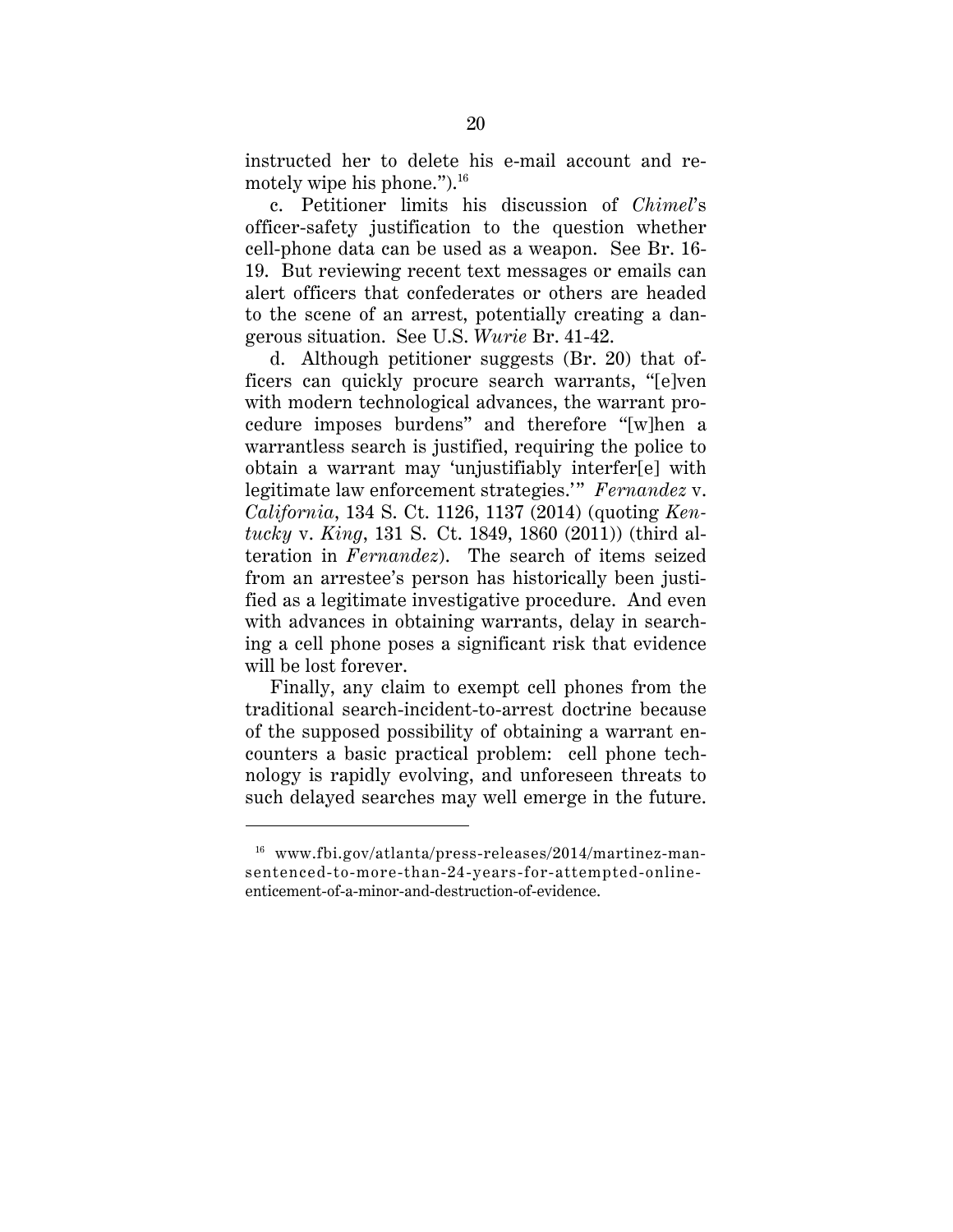<span id="page-28-0"></span>Cf. *City of Ontario, Cal.* v. *Quon*, 130 S. Ct. 2619, 2629 (2010) ("The judiciary risks error by elaborating too fully on the Fourth Amendment implications of emerging technology before its role in society has become clear."). It would be unwise to establish new and categorical constitutional limits on the police's traditional search authority based on a snapshot in time of a fast-changing technology.

# **Exception To Officers' Search-Incident-To-Arrest Authority B. Privacy Concerns Do Not Justify A Cell-Phone**

Petitioner argues (Br. 24-38) that unique privacy concerns in cell phones justify a special exemption from officers' traditional search authority incident to lawful arrests. He fears (Br. 11) that every citizen will be subject to arrest at any time and that police will use such custodial arrests as pretexts to review individuals' private e-Book libraries and to probe their innermost "thoughts, wonders, and concerns."

That speculation has little connection to the arrests in this case and in *Wurie*: each involved probablecause arrests for serious offenses, and the police conducted a search of the arrestees' cell phones to gather evidence relevant to the offense of arrest and to advance other vital law-enforcement objectives. The Court has no evidence that would justify treating these cases as atypical—or for fashioning a rule to address supposed abuses unrelated to these cases. Although cell phones can store more information than physical items such as diaries, address books, wallets, or purses, that characteristic is no reason to interpret the Fourth Amendment to deny officers a longstanding feature of their arrest authority, thereby ham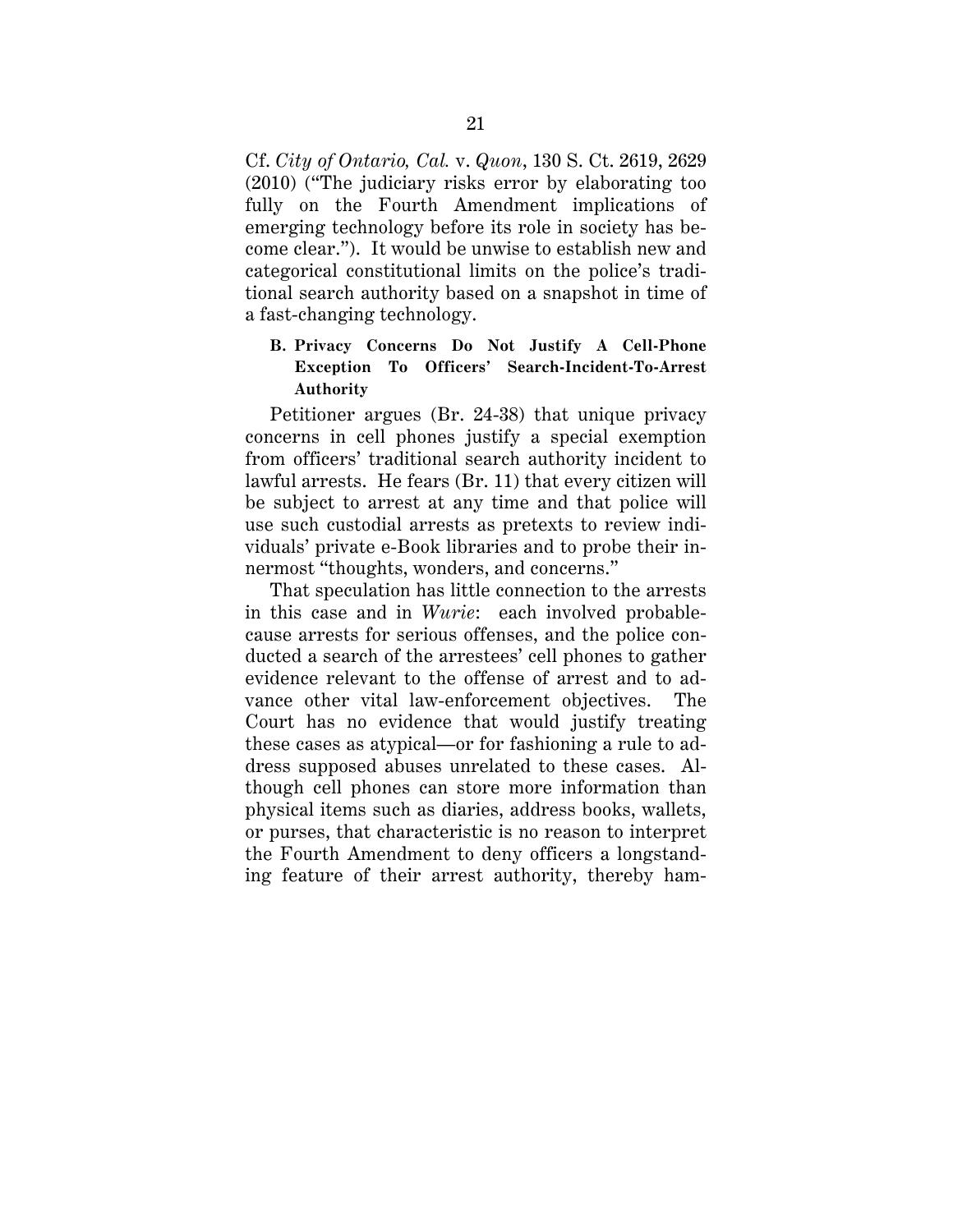<span id="page-29-0"></span>more technologically sophisticated. stringing investigations as criminals have become

 tacts, but so can an address book. *E.g.*, *United States*  1. a. Petitioner contends (Br. 11) that because cell phones can contain a great deal of personal information, searching them is "the modern equivalent" of the sort of "general search" that the Fourth Amendment was adopted to prevent. But petitioner's central premise—that searching a cell phone incident to arrest "gives law enforcement the ability to obtain personal information formerly beyond its reach" (Br. 13)—is erroneous. Cell phones do not contain qualitatively different information than other sorts of items that courts have long permitted police to search incident to arrest. A cell phone can contain a list of conv. *Smith*, 565 F.2d 292, 294 (4th Cir. 1977). Text messages and emails are modern-day letters. *E.g.*, *Dillon*  v. *O'Brien & Davis*, 16 Cox C.C. 245, 248 (Exch. Div. Ir. 1887). And petitioner has cited no case holding that the police lack the power to examine photographs or other pictures found on an arrestee—often critical evidence of serious crimes, like the distribution of child pornography.17

 instrumentalities, fruits of crime, or contraband." *Warden* v. Founding-era source limiting the search of papers incident to a ing did permit narrow, brief, and regulated seizures of papers. <sup>17</sup> Petitioner suggests in passing (Br. 34 n.11) that this Court should overrule its longstanding precedent that a search may be conducted for "mere evidence" of crime, at least as to papers. But as this Court has held, "[n]othing in the language of the Fourth Amendment supports the distinction between 'mere evidence' and *Hayden*, 387 U.S. 284, 301 (1967). Petitioner cites no case or lawful arrest. And the law review article on which he relies acknowledges "a powerful argument that the original understand-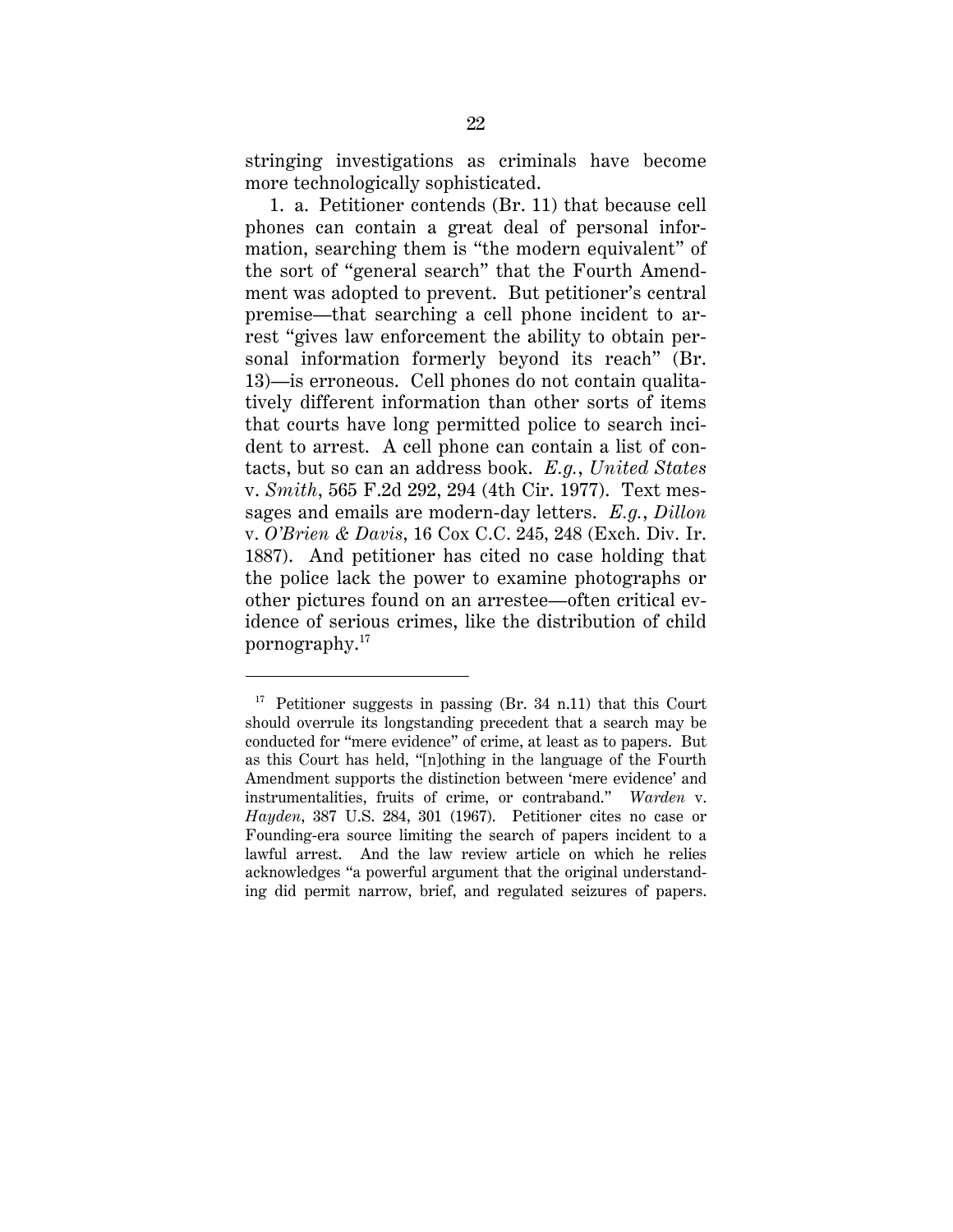<span id="page-30-0"></span>on his person at the time of arrest. The limited authority to search incident to arrest differs critically from general warrants, such as the hated writs of assistance. A "general warrant specified only an offense—typically seditious libel—and left to the discretion of the executing officials the decision as to which persons should be arrested and which places should be searched." *Steagald* v. *United States*, 451 U.S. 204, 220 (1981); see *Wilkes* v. *Wood*, 98 K.B. 489, 498 (1763) (describing a "general warrant" as one "where no offenders['] names are specified" and "therefore a discretionary power [is] given to messengers to search wherever their suspicions may chance to fall"). A search incident to arrest requires probable cause to arrest, and, as applied here, the search is limited to the person and objects found

Cell phones do differ from objects that police have searched incident to arrest since the Founding era in their greater storage capacity: not different kinds of information, but potentially more of it. That concern does not justify dramatically curtailing officers' investigative tools. At least where, as here, the search occurs before "the administrative mechanics of arrest have been completed and the prisoner is incarcerated," *United States* v. *Edwards*, 415 U.S. 800, 804 (1974), officers could never review the entire contents of an arrestee's E-book library or peruse years' worth

 tice" and "there is no known instance of a court holding the seizure Search upon arrest was a familiar feature of Founding-era pracof papers from an arrested person to be unconstitutional." Donald A. Dripps, *"Dearest Property": Digital Evidence and the History of Private "Papers" as Special Objects of Search and Seizure,* 103 J. Crim. L. & Criminology 49, 108 (2013).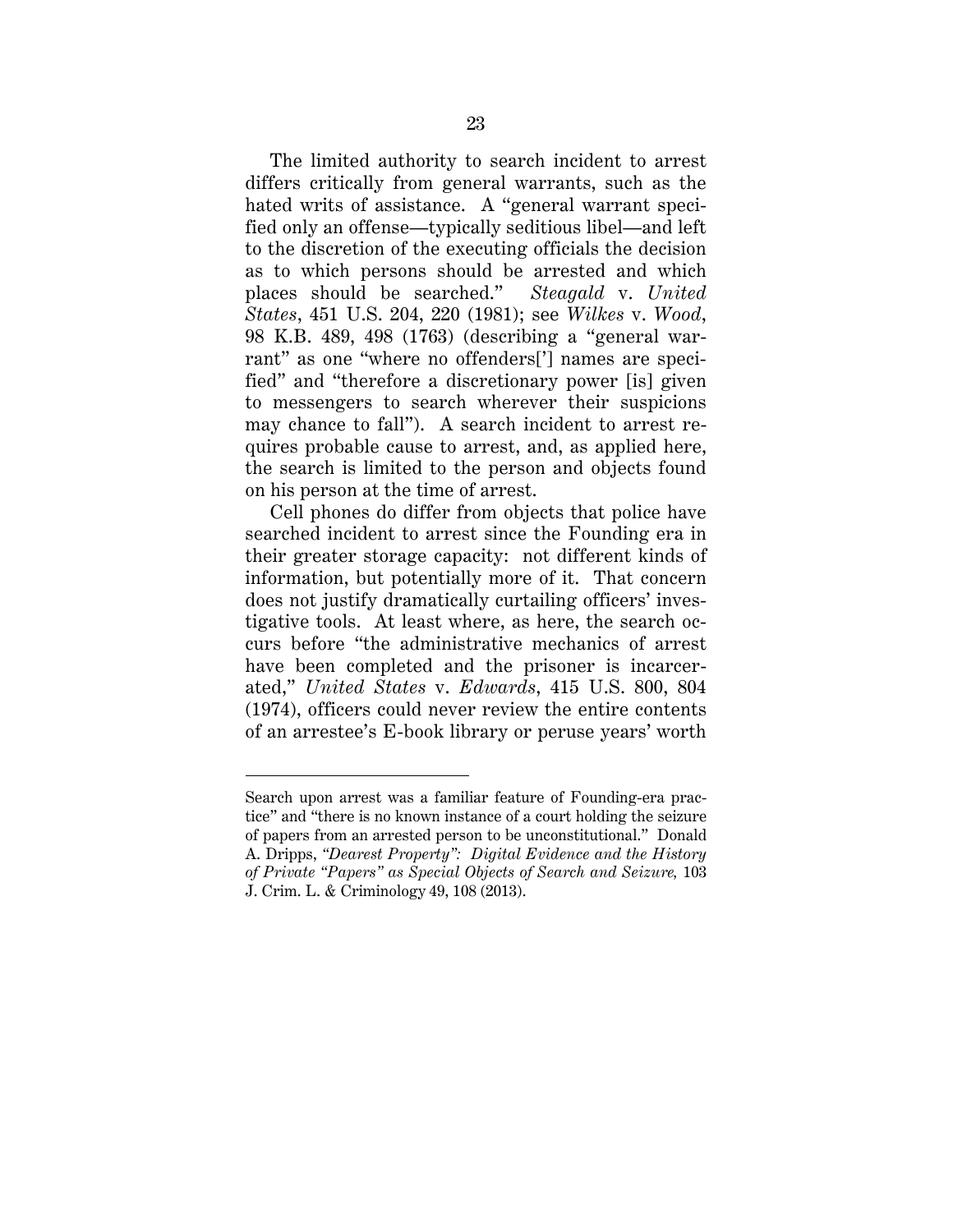<span id="page-31-0"></span>of the arrestee's personal correspondence. Although in that period officers may be able to run searches on a collection of emails or other files for evidence of crime and review photos or contacts for potential criminal associations, the suggestion that officers will use that period to delve into the "thoughts, wonders, and concerns" of arrestees, rather than seek evidence and accomplish other legitimate law-enforcement objectives, is unfounded.

b. Petitioner also overstates what a warrant to search a cell phone would accomplish. He contends that a warrant would identify "which files to search, how far back in time to search, and which attachments or links to activate." Pet. Br. 31. But a warrant would not so specify. When the police show probable cause, the "place" to be searched is the cell phone, and the officers may search for evidence for which they have probable cause through "at least a cursory review of each file" on the phone that may contain the object of the search. *United States* v. *Williams*, 592 F.3d 511, 522 (4th Cir.) (computer search), cert. denied, 131 S. Ct. 595 (2010); see *Andresen* v. *Maryland*, 427 U.S. 463, 482 n.11 (1976) ("In searches for papers, it is certain that some innocuous documents will be examined, at least cursorily, in order to determine whether they are, in fact, among those papers authorized to be seized.").

A warrant requirement would foreclose searches where officers could not show probable cause to believe that a phone contains evidence of crime. But that is the type of search that the Fourth Amendment has long authorized for address books, wallets, purses, and papers on the arrestees' person because of his reduced expectation of privacy and the common-sense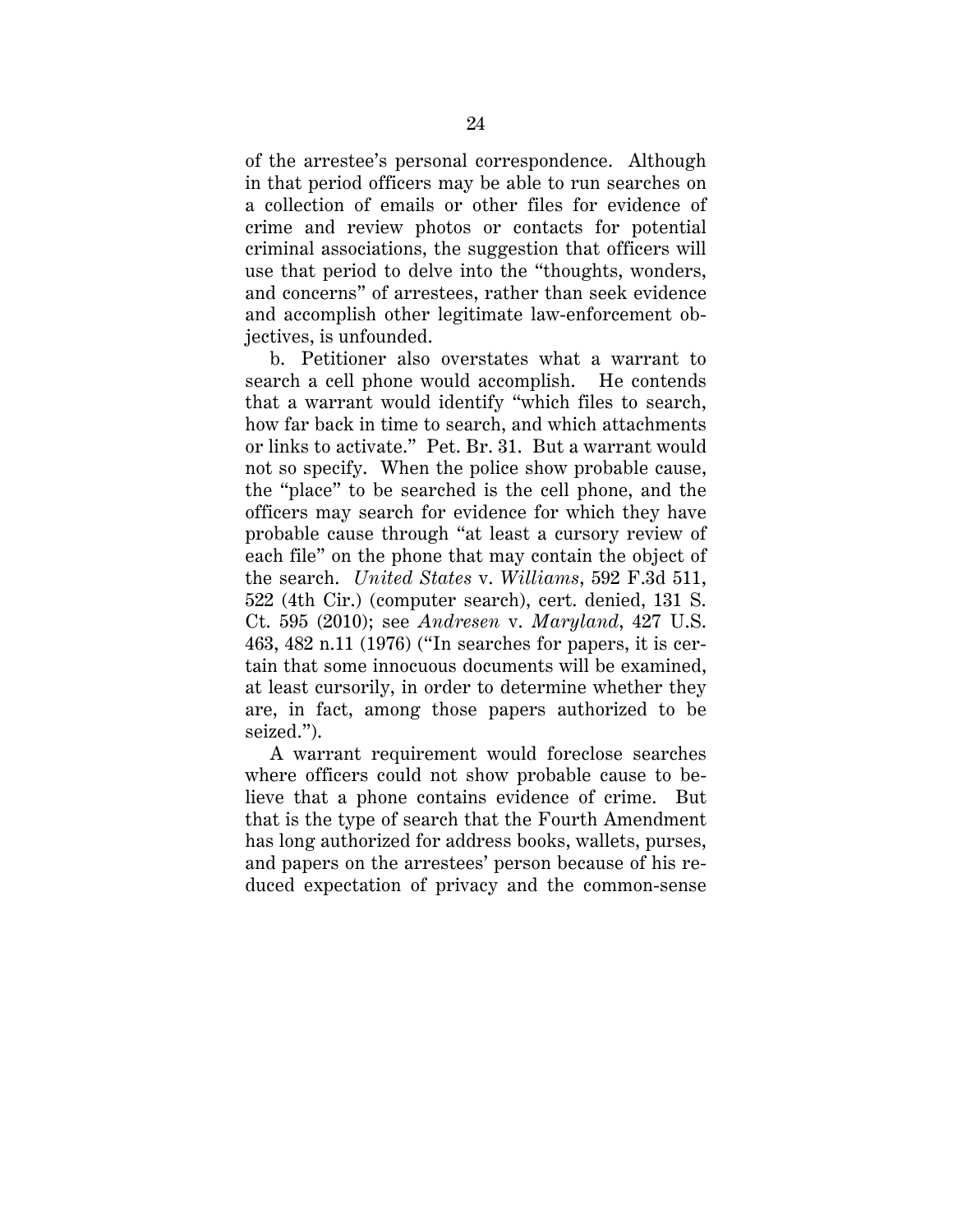<span id="page-32-0"></span>intuition that evidence of an arrestee's crime is likely to be found on his person.

Finally, the risk that officers might abuse their authority and publicly disseminate sensitive information found on an individual's phone (Pet. Br. 37 n.12) also exists for a search under a warrant. The remedy for such isolated misconduct is internal discipline and possibly tort liability, not depriving all officers nationwide of their traditional search authority.

 ever, "[t]here is no special sanctity in papers." *Gouled*  2. Petitioner also argues (Br. 31-38) that this Court should apply heightened Fourth Amendment scrutiny because "smart phones hold information that implicates First Amendment concerns." Pet. 31 (capitalization altered). As this Court has explained, howv. *United States*, 255 U.S. 298, 309 (1921), overruled on other grounds by *Warden* v. *Hayden*, 387 U.S. 294 (1967). While "the requirements of the Fourth Amendment must be applied with 'scrupulous exactitude'" when seized materials may have First Amendment protection, *Zurcher* v. *Stanford Daily*, 436 U.S. 547, 564 (1978) (citation omitted), search-incident-toarrest authority under the Fourth Amendment has *always* allowed the inspection of papers found on an arrestee's person. U.S. *Wurie* Br. 25-26.

Petitioner cites two sets of cases to support his novel limitation on search-incident-to-arrest authority. First, he cites (Br. 34-36) pre-*Chimel* searchincident-to-arrest cases analyzing whether a particular search of the *premises* of an arrest was reasonable. See Pet. Br. 34-35. That reasonableness standard, however, did not categorically insulate papers from officers' search authority. See *Hill* v. *California*, 401 U.S. 797, 799-802 & 800 n.1 (1971) (upholding search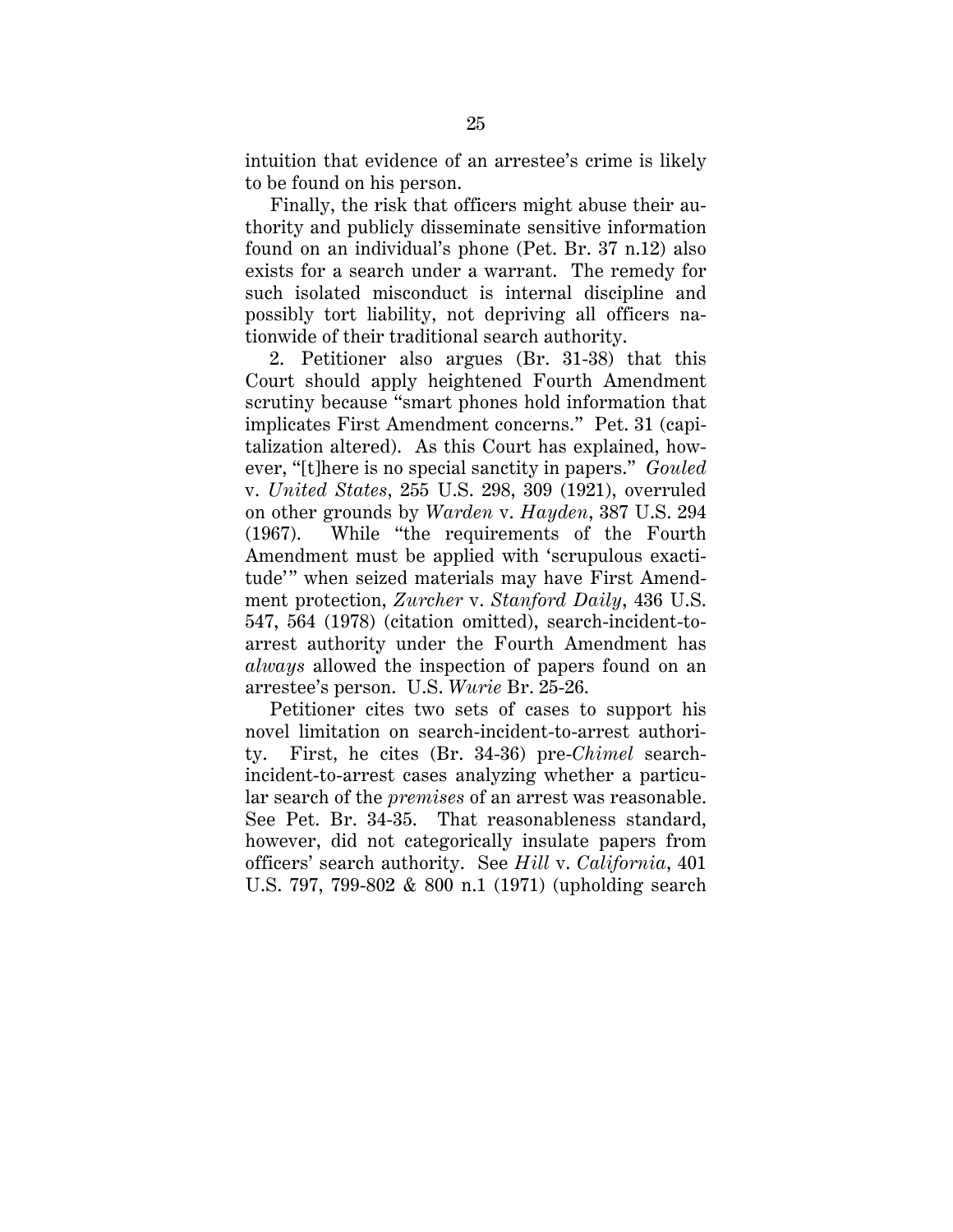<span id="page-33-0"></span> book for narcotics \* \* \* to see whether it was an of diary incident to arrest); *United States* v. *Bennett*, 409 F.2d 888, 897 (2d Cir.) (Friendly, J.) (cited at Pet. Br. 36) (upholding the warrantless review of letter "discovered in a lawful search of [arrestee's] pocket-'instrumentality' for effecting the conspiracy"), cert. denied, 396 U.S. 852 (1969). In addition, the case on which petitioner places the greatest weight, *United States* v. *Lefkowitz*, 285 U.S. 452 (1932), rested primarily on the now-discredited view that, even under a warrant, officers lack authority to seize "mere evidence" of crime. See *id.* at 464-466; note 17, *supra*.

In any event, this Court has never suggested that officers' "unqualified authority" to search the person of the arrestee is diminished with respect to written material. *Robinson*, 414 U.S. at 225. Even in *Lefkowitz*, this Court did not cast doubt on the court of appeals' holding that the seizure of papers from the person of the arrestee was lawful. See 285 U.S. at 458, 461. As Judge Hand explained, "the law has never distinguished between documents and other property found upon the person of one arrested." *United States* v. *Kirschenblatt*, 16 F.2d 202, 203 (2d Cir. 1926).

Second, petitioner relies (Br. 33-34) on First Amendment cases involving the content-based seizure, under a warrant, of books or films. In *Marcus* v. *Search Warrant*, 367 U.S. 717 (1961), and *A Quantity of Copies of Books* v. *Kansas*, 378 U.S. 205 (1964), for example, "the material seized fell arguably within First Amendment protection, and the taking brought to an abrupt halt an orderly and presumptively legitimate distribution or exhibition." *Roaden* v. *Kentucky*, 413 U.S. 496, 504 (1973). The Court held that without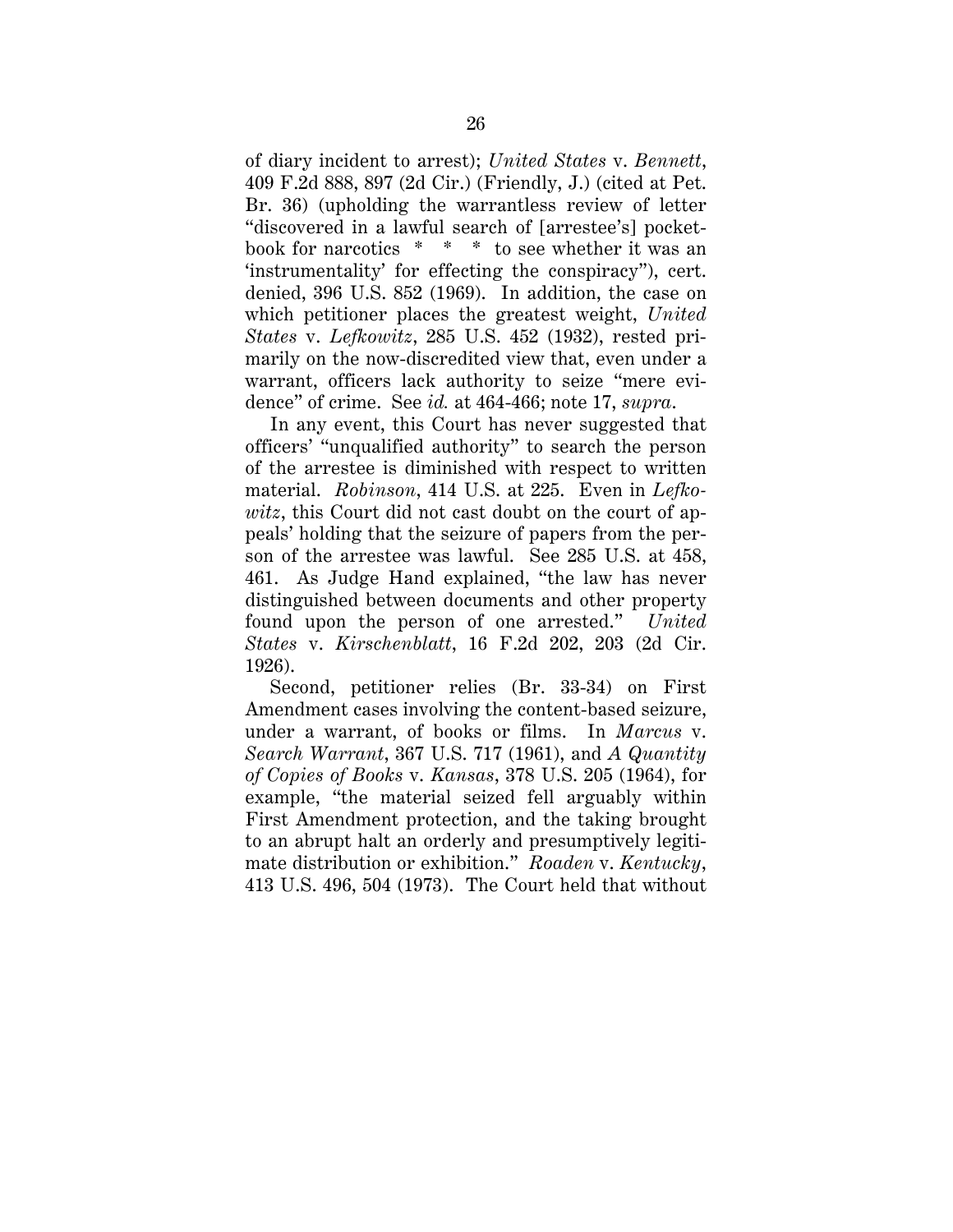<span id="page-34-0"></span> tuted "a form of prior restraint." *Ibid.*; see *id.* at 506. a valid warrant that described the allegedly unlawful media with sufficient specificity, the seizures consti-The Court's central concern in the cases petitioner cites was the "use by government of the power of search and seizure as an adjunct to a system for the suppression of objectionable publications," *ibid.* (quoting *Marcus*, 367 U.S. at 724)—that is, the use of broad warrants to seize books and other material where "the basis for their seizure is the ideas which they contain," *Stanford* v. *Texas*, 379 U.S. 476, 485 (1965).

 pression." *Marcus*, 367 U.S. at 729; cf. *Roaden*, 413 \* \* \* a robbery or assault is being perpetrated"). It trivializes that important principle to contend that the search of an arrestee's cell phone to find evidence of crime or to confirm his gang affiliation presents a "serious hazard of suppression of innocent ex-U.S. at 505 (distinguishing seizures from commercial theatres from seizures where there is probable cause to arrest because "contraband is changing hands or Petitioner does not even contend that his phone was unlawfully *seized*, defeating any analogy to priorrestraint cases, and in any event he makes no claim that the seizure inhibited him from disseminating expressive material to the public or that his phone was seized because of the content of his expression. No case of this Court has ever held that private correspondence and similar communicative content—often the most important evidence of criminal conspiracies—enjoys a special protection from police inquiry.

Finally, petitioner asserts (Br. 33-34) that searching an arrestee's phone for evidence impinges on associational freedoms. But for serious criminal offenses, investigating a suspect's associations—confederates,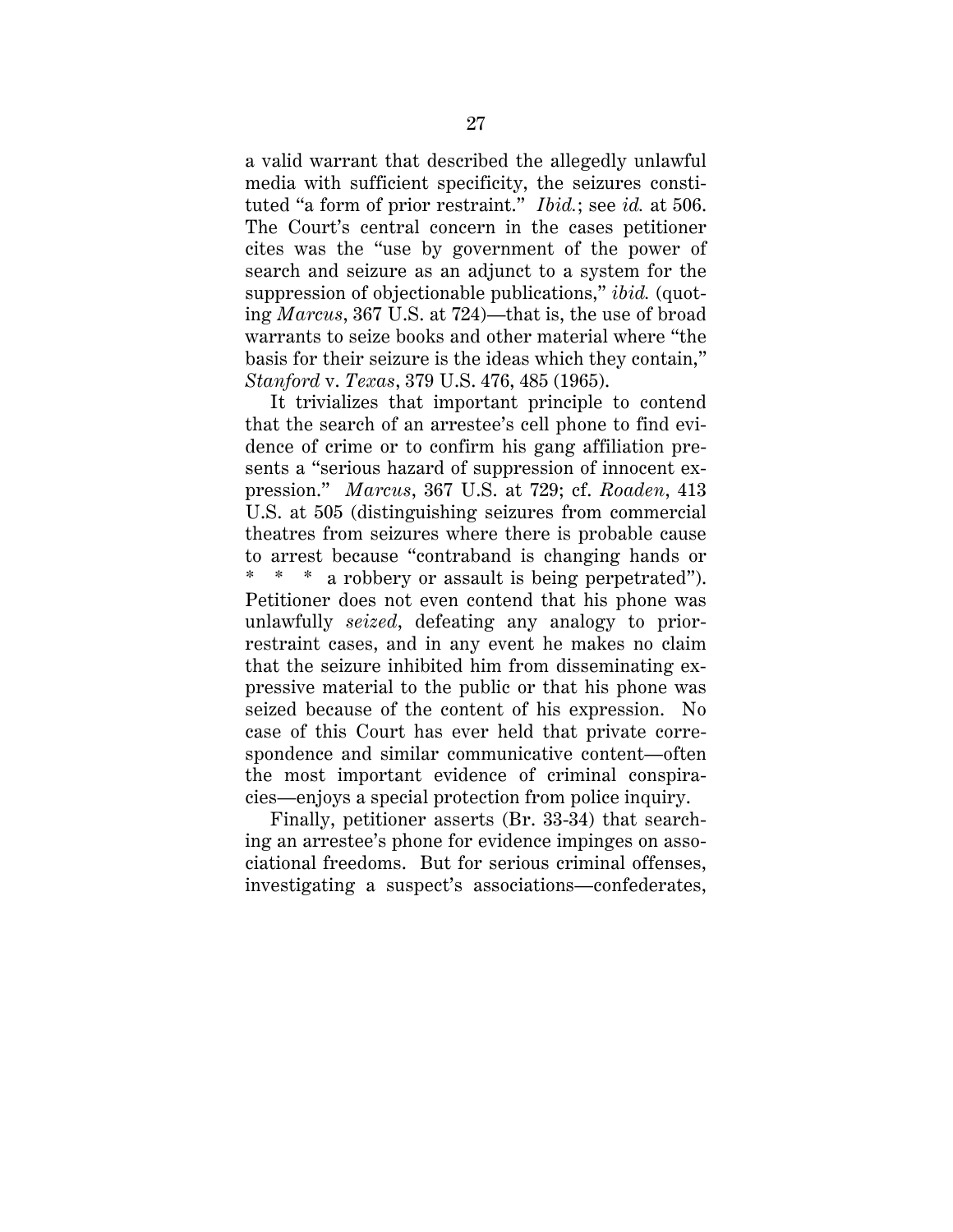<span id="page-35-0"></span>suppliers, witnesses, victims—is basic police work. That everyday law-enforcement activity has no relationship to the restrictions on associational freedoms, such as the compelled disclosure of membership lists of law-abiding political associations, that this Court has condemned. Cf., *e.g.*, *NAACP* v. *Alabama ex rel. Patterson*, 357 U.S. 449, 465 (1958) (distinguishing an organization engaged in "acts of unlawful intimidation and violence").

### **C. A Total Prohibition On Cell-Phone Searches Incident To Arrest Cannot Be Justified**

1. In *Wurie*, the United States argues (Br. 45-49) that, if cell-phone searches incident to arrest were not thought categorically permissible under *Robinson*, the Court should at a minimum permit them when officers reasonably believe that a phone contains evidence of the offense of arrest. This Court adopted that standard in *Gant* for vehicle searches incident to arrest that do not sufficiently implicate the *Chimel* evidencepreservation and safety interests. See 556 U.S. at 335, 343.

Petitioner objects (Br. 38-43) to that proposal for two reasons, neither of which is sound. First, petitioner observes that *Gant* cited "circumstances unique to the vehicle context" in establishing its standard. 556 U.S. at 343. He speculates about the Court's concerns, but no need for speculation exists: the Court cited Justice Scalia's concurrence in *Thornton*, which explained that "motor vehicles" are "a category of 'effects' which give rise to a reduced expectation of privacy." 541 U.S. at 631. The same is true for objects found on the person of an arrestee. See *Chadwick*, 433 U.S. at 16 n.10; *Edwards*, 415 U.S. at 808-809; *Robinson*, 414 U.S. at 237 (Powell, J., concurring).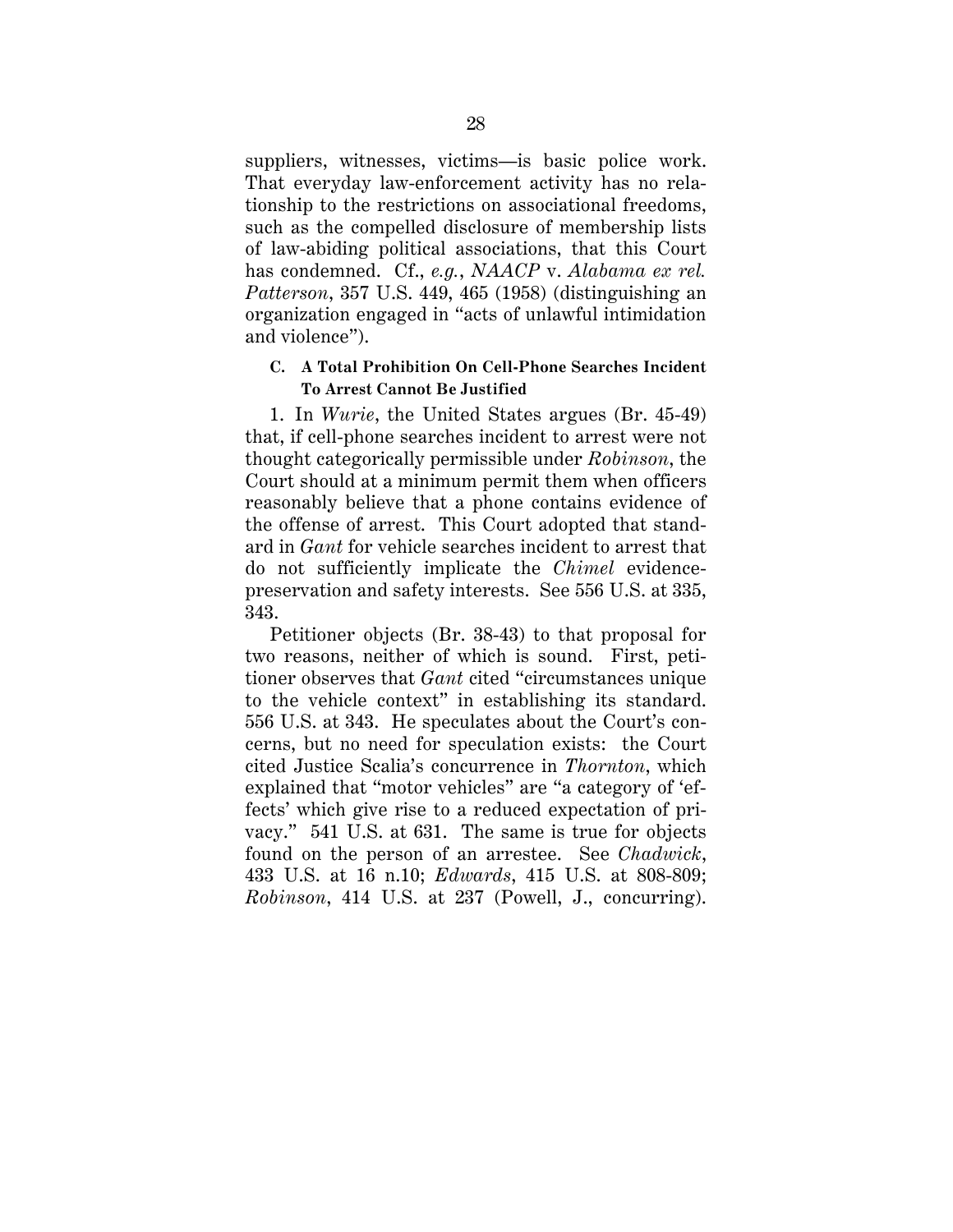<span id="page-36-0"></span>Justice Scalia derived that standard, moreover, primarily from the general interest in evidence-gathering that undergirded the search-incident-to-arrest doctrine as an original matter. See *Thornton*, 541 U.S. at 629-632.

Second, petitioner contends that under a *Gant*based standard, "a curious police officer will virtually always be able to assure himself that he has reason to believe that an arrestee's smart phone contains evidence of the crime(s) of arrest" (Br. 42)—while arguing a page later that the standard is not met in this case. Petitioner's concern is unfounded. As with other Fourth Amendment doctrines that require officers to conduct on-the-scene reasonableness determinations (see, *e.g.*, *Terry* v. *Ohio*, 392 U.S. 1 (1968)), courts would develop guidelines about when officers can reasonably conclude that a phone is likely to contain evidence relevant to particular crimes, and suppression would be available where officers transgress those limits.

The United States has provided examples when a *Gant*-based standard would and would not be satisfied. See U.S. *Wurie* Br. 47-48. In particular, most traffic offenses would not justify a search of an arrestee's cell phone under that standard. (Petitioner cites no evidence supporting his speculation (Br. 41) that officers can determine the speed at which a motorist was driving from the locational information on a cell phone.) Likewise, officers could not search the phones of those arrested for "jaywalking, littering, or riding a bicycle the wrong direction." Pet. Br. 2. But petitioner's blanket prohibition on cell-phone searches would deprive officers of a longstanding tool even for serious offenses like drug trafficking and gang-related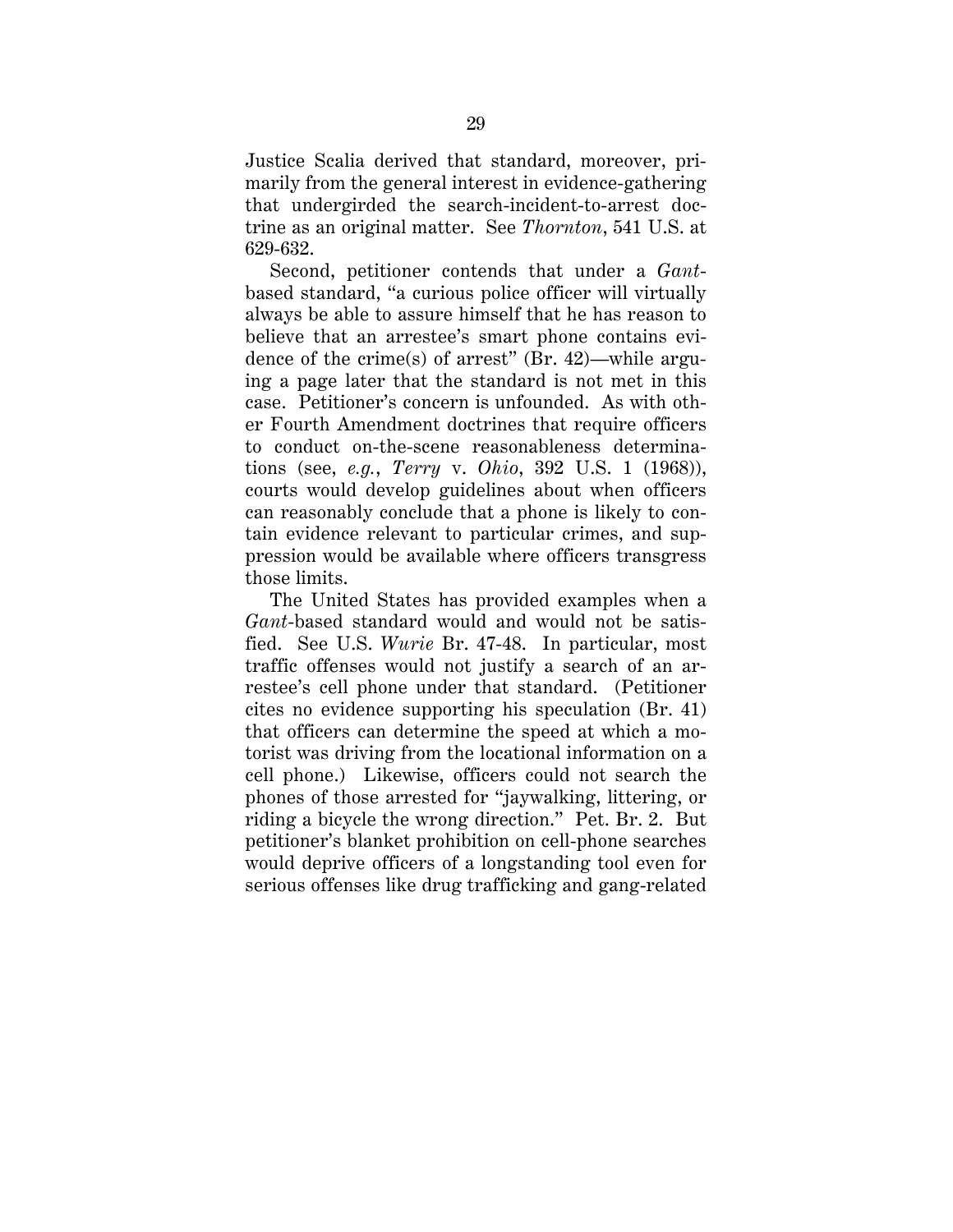<span id="page-37-0"></span>violence. No Fourth Amendment justification compels that result.

2. The United States also suggested in *Wurie* (Br. 49-55) that if concern about the amount of private information contained on a cell phone persuades this Court to draw an item-specific exception from the *Robinson* categorical rule, it could address that concern by limiting the *scope* of any search in this context to the areas of the phone reasonably related to finding evidence relevant to the crime of arrest, identifying the arrestee, and protecting officers. Petitioner does not address such a scope-limited approach. But that approach would dispel the theoretical fears of vast "exploratory" searches raised by petitioner and his amici.

#### **D. The Search Of Petitioner's Cell Phone Was Lawful**

petitioner's cell phone after he was lawfully arrested. Under the settled search-incident-to-arrest doctrine articulated in *Weeks*, *Robinson*, and other decisions of this Court, officers had authority to search But the search was also valid under either of the narrower approaches suggested by the United States—a *Gant*-based standard or a scope-limited standard.

 arms for which he had been arrested. *Ibid.* Addition-With respect to the first approach, the superior court found that the search "relat[ed] to the crime for which [petitioner] was arrested." J.A. 23. Officers had reason to believe that petitioner was a member of the Lincoln Park Bloods based on the paraphernalia he was carrying and that the phone might contain photographic evidence linking petitioner to the fireally, the offenses of arrest carried an enhancement if "the person is an active participant in a criminal street gang." Cal. Penal Code §§ 12025(b)(3), 12031(a)(2)(C)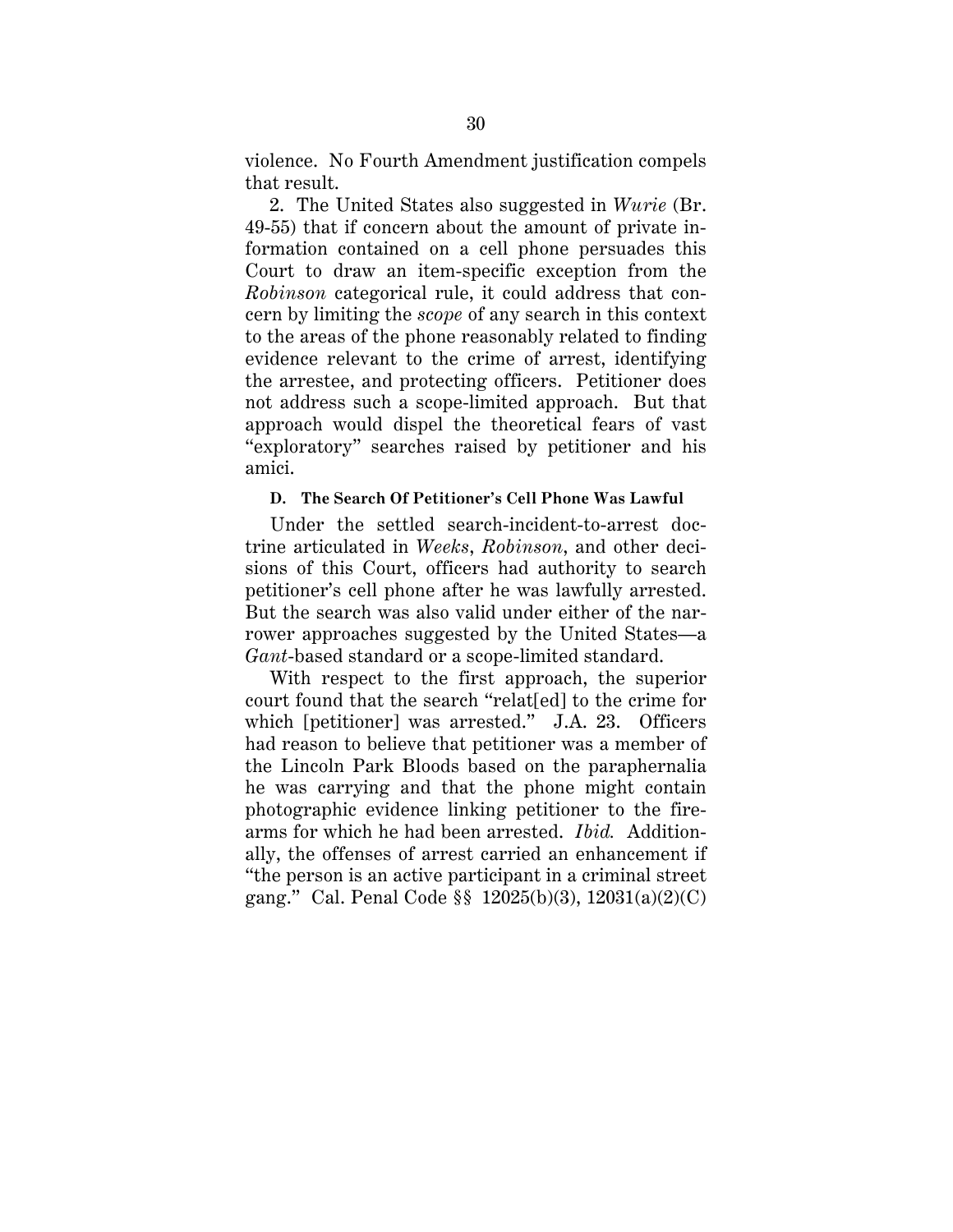<span id="page-38-0"></span>(West 2008). It was reasonable to believe that his phone might contain evidence of his gang affiliation.

 er's trial was obtained in a search \* \* \* that vio-Similarly, under a scope-limited approach, the officers' review of texts, photos, and videos on petitioner's cell phone was reasonably related to discovering evidence of the crime of arrest and to the "identification and isolation of gang members before they are admitted" to a detention facility. *Florence* v. *Board of Chosen Freeholders*, 132 S. Ct. 1510, 1519 (2012). No evidence was introduced that fell outside of those categories. See 134 S. Ct. 999 (2014) (limiting question presented to whether "evidence admitted at petitionlated petitioner's Fourth Amendment rights").

## **II. THE STATIONHOUSE SEARCH OF PETITIONER'S CELL PHONE OCCURRED WITHIN A REASONABLE TIME AFTER HIS ARREST**

Petitioner argues that, even if officers had authority to search his phone, the second search at the stationhouse took place too long after his arrest to be justified as a search incident to that arrest. That contention lacks merit.

A. This Court held in *Edwards*, *supra*, that a search of the person incident to arrest may occur at the stationhouse rather than at the scene of arrest. In that case, the Court deemed a delay of ten hours in seizing the clothing of the arrestee and sending it to a laboratory for forensic analysis to be a "reasonable delay." 415 U.S. at 805. The Court explained that "both the person and the property in [an arrestee's] immediate possession may be searched at the station house after the arrest has occurred at another place and if evidence of crime is discovered, it may be seized and admitted in evidence." *Id.* at 803. That rule fol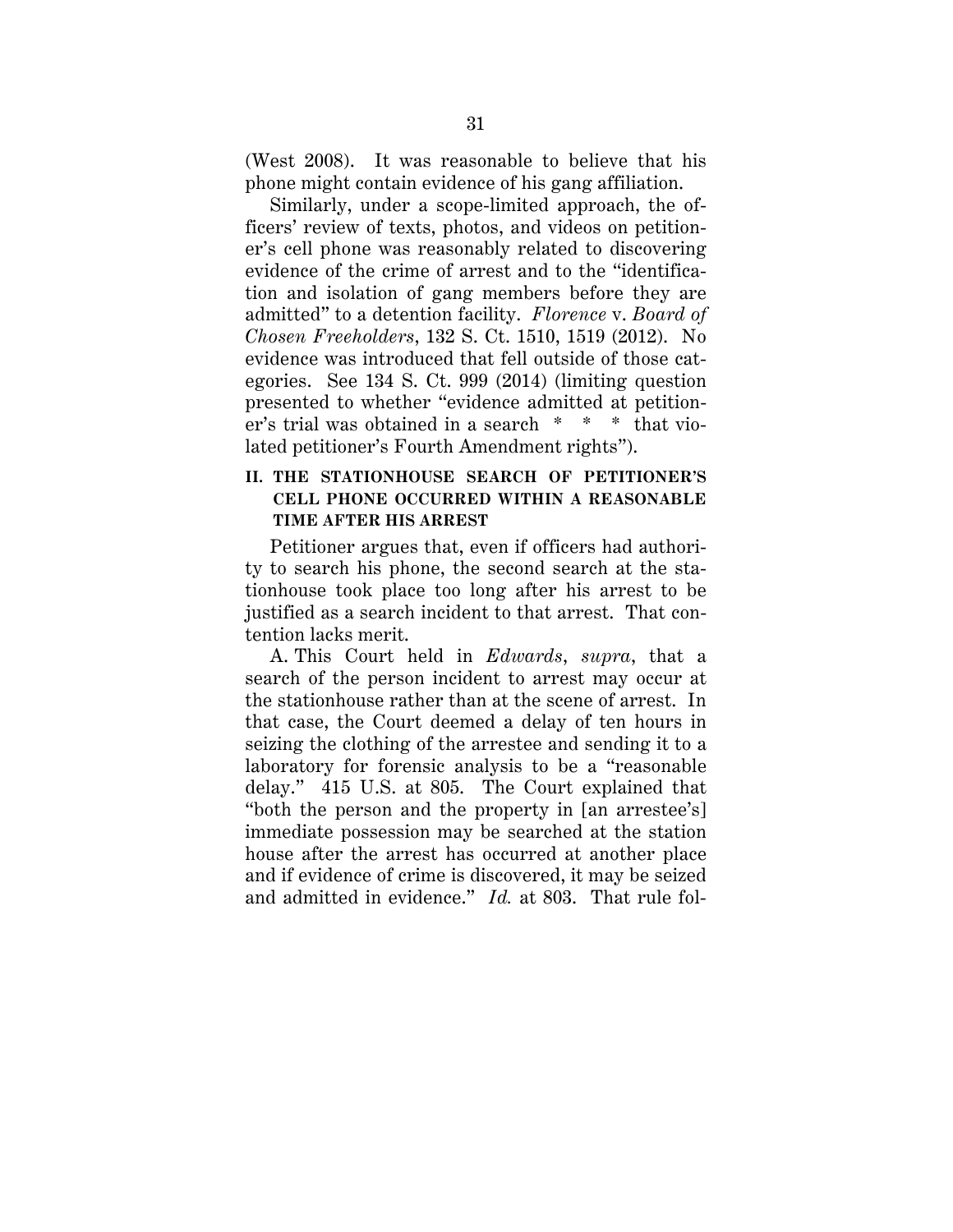<span id="page-39-0"></span>lows, the Court continued, from the basic principle that an arrest "for at least a reasonable time" takes the arrestee's "privacy out of the realm of protection from police interest in weapons, means of escape and evidence." *Id.* at 808-809 (citation omitted).

 Petitioner would limit *Edwards* (Br. 49-51) to property still in a suspect's possession at the place of detention. *Edwards* did not rely on that fact. Nor can petitioner's view be reconciled with the Court's holding that objects seized at the place of detention could be "later subjected to laboratory analysis"—a search that, under petitioner's view, would be insufficiently contemporaneous with the arrest—or with the Court's statement that a search is permissible even if it occurs "at a later time" than the seizure. 415 U.S. at 804, 807. And contrary to petitioner's characterization (Br. 50), *Edwards* plainly applied the search-incident-toarrest doctrine, not the inventory-search doctrine; the critical part of the Court's analysis was set forth before its brief discussion of *Cooper* v. *California*, 386 U.S. 58 (1967).

 forcement officers have reduced \* \* \* personal Importantly, *Edwards*'s holding applies to searches of the arrestee's *person* and items on his person—not items found near the location of arrest. The distinction flows from the different expectations of privacy. As discussed, *Chadwick* held that "[o]nce law enproperty *not immediately associated with the person of the arrestee* to their exclusive control," they no longer may search it without a warrant. 433 U.S. at 15 (emphasis added). But *Robinson* and *Edwards* rely on the arrestee's reduced expectations of privacy in his person for a different rule for searches of the person and his immediate possessions.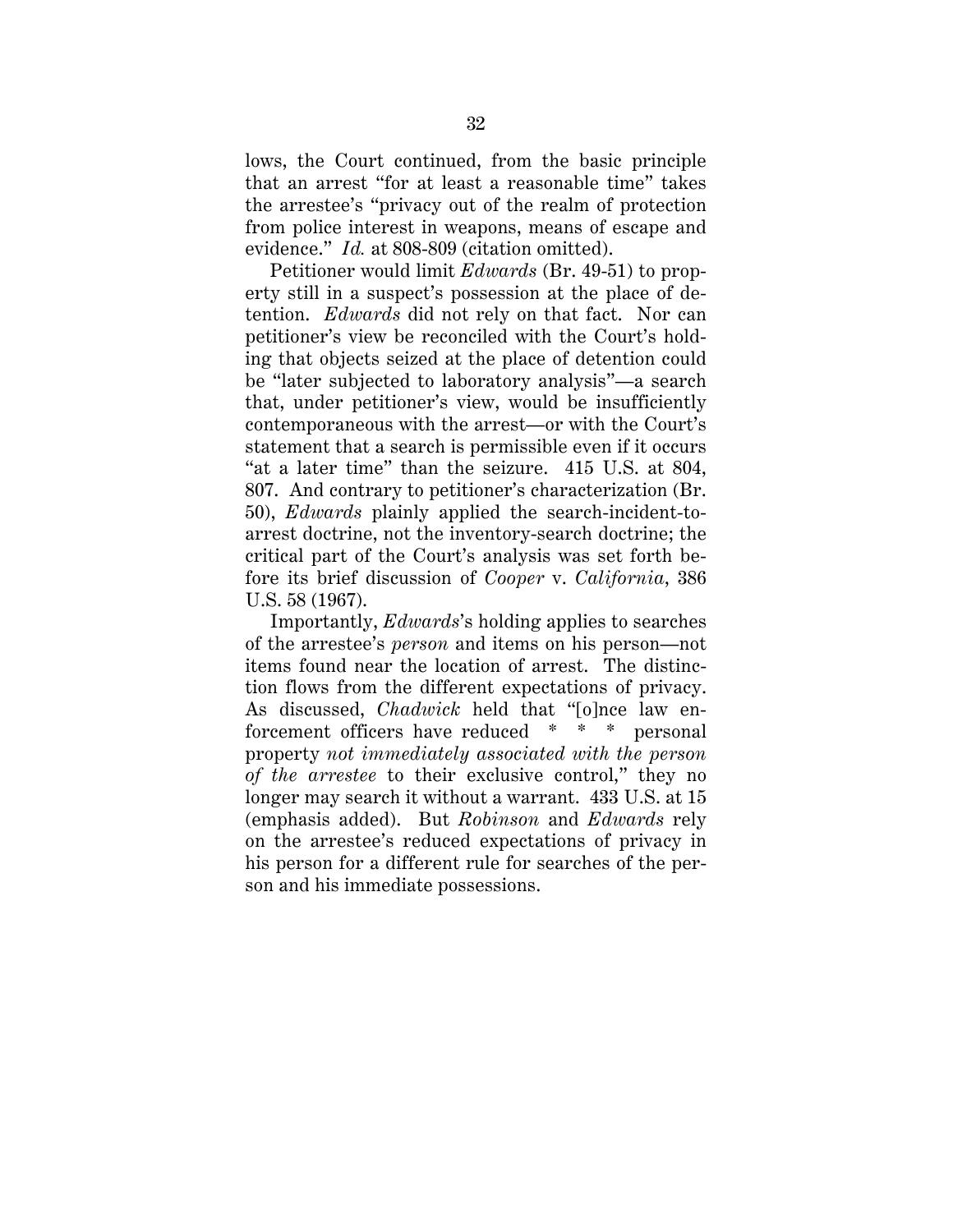<span id="page-40-0"></span> son, thereby rendering reasonable any later search." Like *Chadwick*, the two pre-*Edwards* decisions that petitioner cites—*Preston* v. *United States*, 376 U.S. 364 (1964), and *Dyke* v. *Taylor Implement Manufacturing Co.*, 391 U.S. 216 (1968)—concerned the search of an object found near the scene of arrest (the suspect's vehicle), not on the arrestee's person. And the leading circuit decision petitioner cites for his timing argument (Br. 47 n.16) explained, citing *Edwards*  and *Chadwick*, that "[s]earches of the person and articles immediately associated with the person of the arrestee are treated differently" because "an arrest diminishe[s] one's expectation of privacy in one's per-*United States* v. *\$639,558 in U.S. Currency*, 955 F.2d 712, 716 n.6 (D.C. Cir. 1992) (internal quotation marks and citation omitted) (search of 80-pound suitcase). Thus, at least where a search of items on the arrestee's person is conducted "a reasonable time" after the arrest, it is valid under *Edwards*. 415 U.S. at 809.

 seize the fruits or evidences of crime." *Robinson*, 414 B. That approach makes practical sense. As discussed above, officers are entitled to conduct a full search of an individual upon arrest "to discover and U.S. at 224-225 (quoting *Weeks*, 232 U.S. at 392). That rule is justified in part because, in the aftermath of an arrest, the police must act quickly to apprehend confederates and quell threats to public safety. See U.S. *Wurie* Br. 30-31. But it may be unsafe or infeasible to conduct that search at the scene of arrest. It may be dark, or the weather may be bad; the officer may be dealing with multiple arrestees, witnesses, and victims; or the officer could perceive danger to herself or the arrestee. Thus, it is sensible to permit the officer, "for at least a reasonable time" after the arrest, to re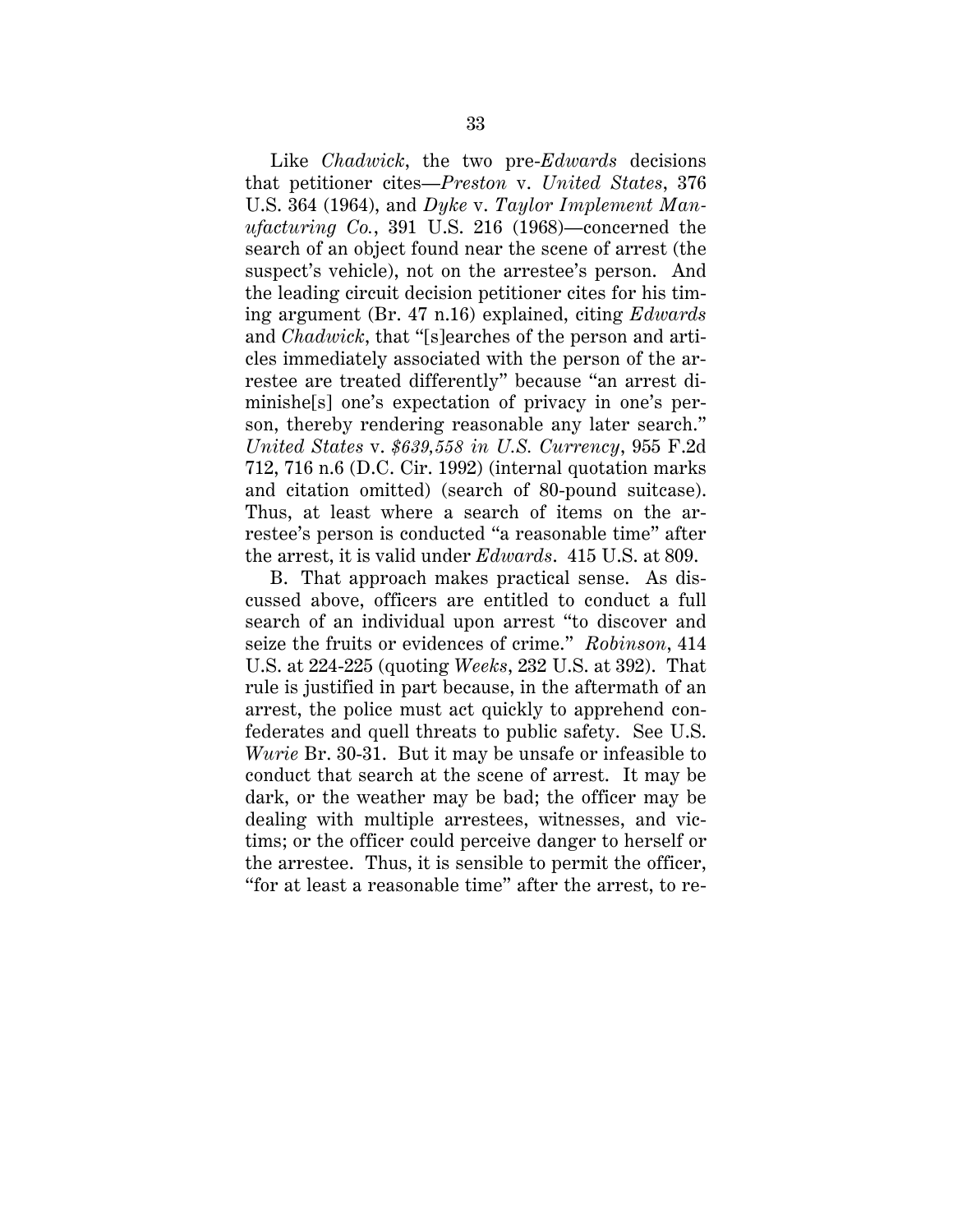<span id="page-41-0"></span>tain the authority to conduct the evidentiary search that she could have conducted "on the spot at the time of arrest." *Edwards*, 415 U.S. at 803, 808-809.

Petitioner seeks (Br. 51-53) a phone-specific exception to *Edwards* on the ground that new data could be sent to the phone between the time of arrest and the time of the search. He offers no Fourth Amendment justification for that request. Information sent to the phone immediately after an arrest may be particularly likely to contain evidence of the crime of arrest—for example, a confederate's inquiry into the arrestee's whereabouts. Although an officer's affirmative use of a phone to view files stored elsewhere raises different privacy issues, that limitation is not implicated where other individuals transmit information to an arrestee's phone following an arrest. The arrestee's diminished expectation of privacy continues to justify a warrantless search of the phone.

 scope. *Quon*, 130 S. Ct. at 2632. Finally, petitioner errs in suggesting (Br. 52-53) that the search of a cell phone incident to arrest might violate Title III of the Omnibus Crime Control and Safe Streets Act of 1968, 18 U.S.C. 2511-2522, or the Stored Communications Act, 18 U.S.C. 2701, 2703(a). Title III is not implicated when stored e-mails are accessed, because the interception is not "contemporaneous with transmission." *United States* v. *Steiger*, 318 F.3d 1039, 1047-1049 (11th Cir) (citing decision of two other circuits), cert. denied, 538 U.S. 1051 (2003). Likewise, it would not violate the Stored Communications Act to review any item stored on the phone itself. See *id.* at 1049. In any event, statutory restrictions do not define the Fourth Amendment's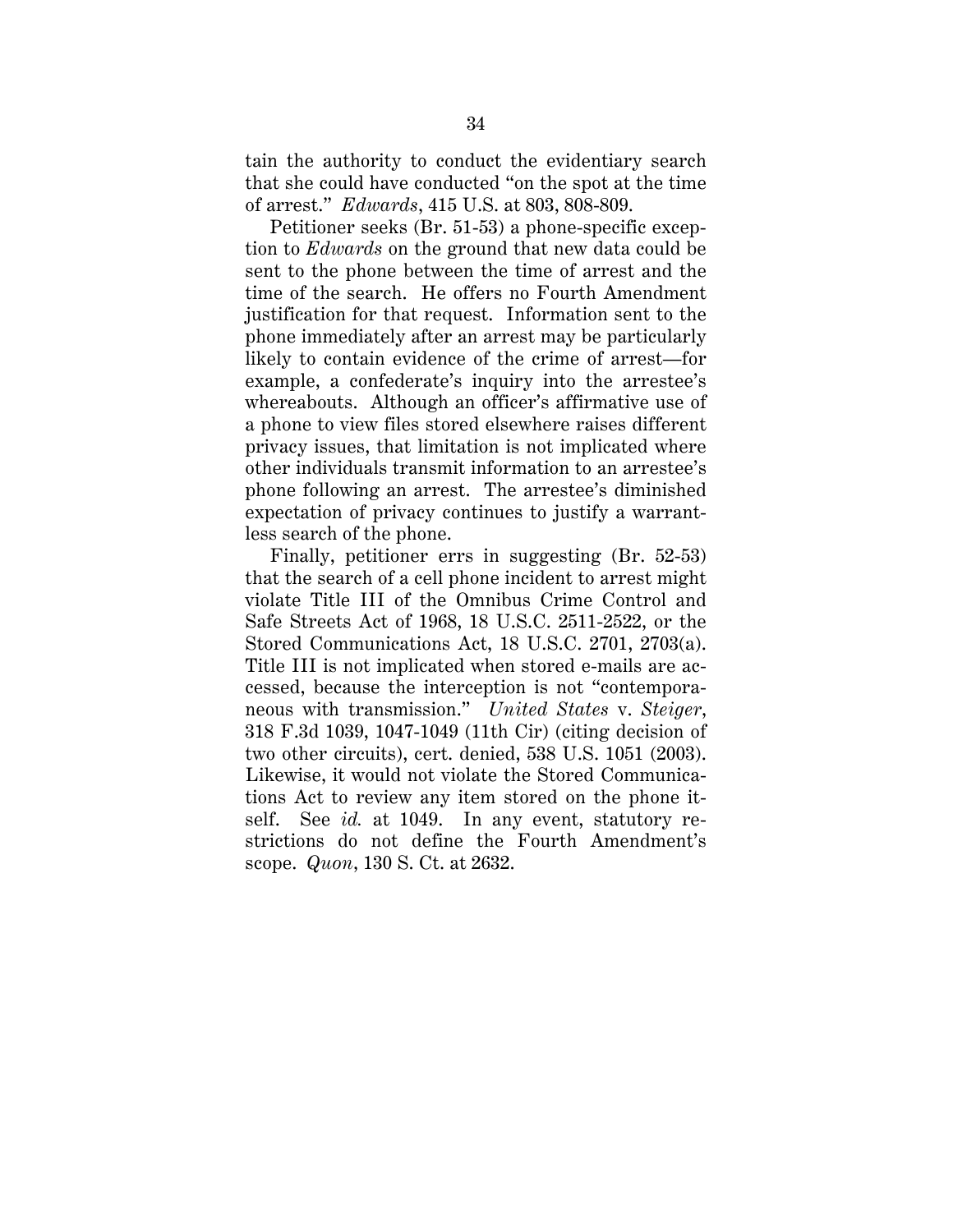<span id="page-42-0"></span>gangs to interview petitioner and review his phone. C. The stationhouse search in this case was valid. The search took place soon after petitioner arrived at the stationhouse and, as in *Edwards,* before "the administrative mechanics of arrest ha[d] been completed." 415 U.S. at 804; J.A. 15-16; Br. in Opp. 2. The delay, moreover, was reasonable. The initial search at the scene of arrest, including of petitioner's cell phone, revealed evidence of gang involvement, and the arresting officer brought in a detective specializing in As this Court has explained, the police have a substantial interest in identifying gang members as part of a custodial arrest. See *Florence*, 132 S. Ct. at 1519. A reasonably prompt search could also provide evidence to allow police to focus their investigation, locate witnesses or confederates, and anticipate any immediate repercussions in the community that the arrest might cause.

#### **CONCLUSION**

The judgment of the court of appeal should be affirmed.

Respectfully submitted.

DONALD B. VERRILLI, JR. *Solicitor General*  DAVID A. O'NEIL *Acting Assistant Attorney General*  MICHAEL S. DREEBEN *Deputy Solicitor General*  JOHN F. BASH *Assistant to the Solicitor General*  ROBERT A. PARKER *Attorney* 

APRIL 2014